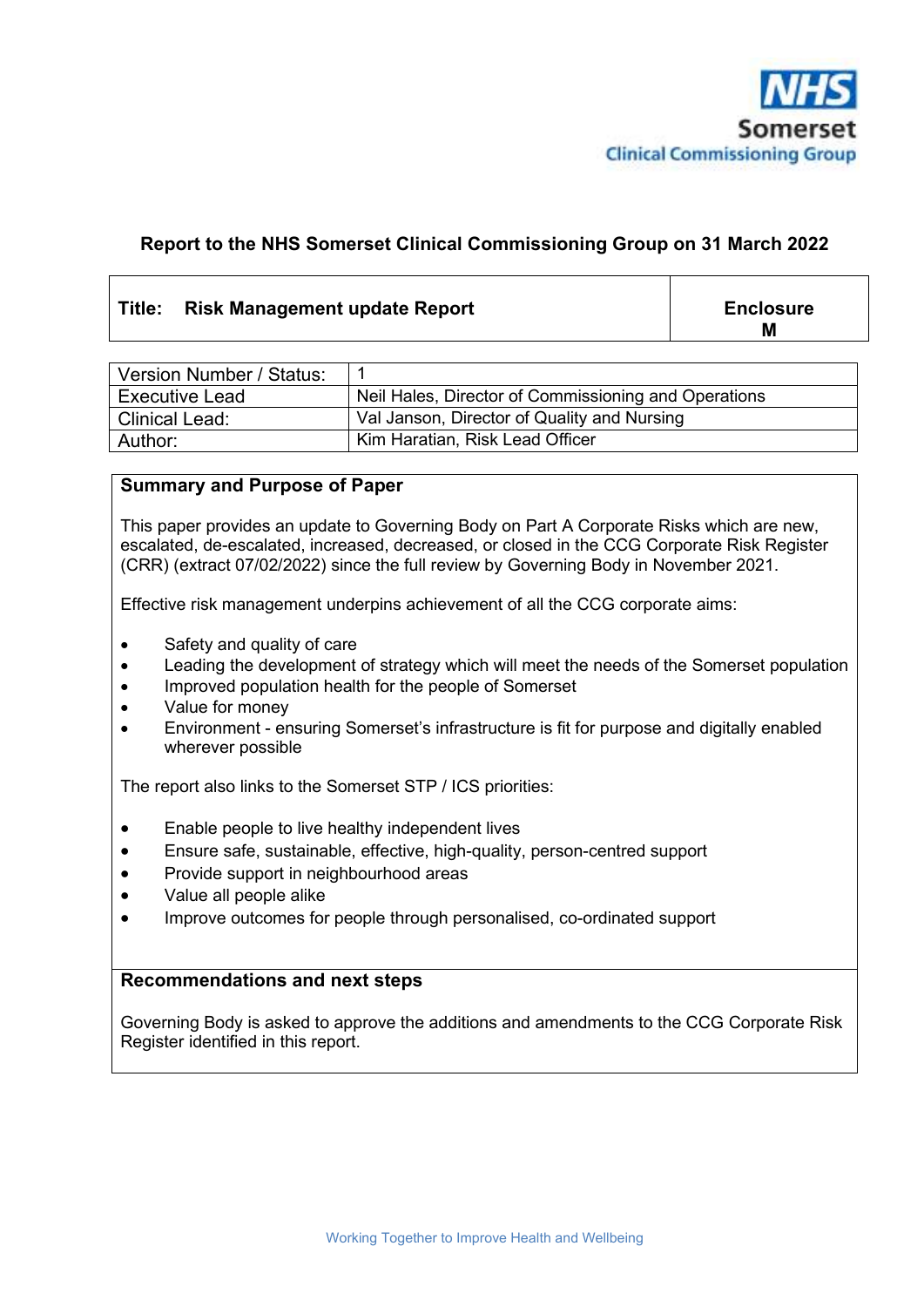|                                   | <b>Impact Assessments - key issues identified</b>                                                        |                                                       |                   |                 |  |  |  |  |  |  |  |  |
|-----------------------------------|----------------------------------------------------------------------------------------------------------|-------------------------------------------------------|-------------------|-----------------|--|--|--|--|--|--|--|--|
| <b>Equality</b>                   | N/A                                                                                                      |                                                       |                   |                 |  |  |  |  |  |  |  |  |
| Quality                           | As covered by risk action plans.                                                                         |                                                       |                   |                 |  |  |  |  |  |  |  |  |
| <b>Privacy</b>                    |                                                                                                          | No confidential information included in Part A risks. |                   |                 |  |  |  |  |  |  |  |  |
| <b>Engagement</b>                 | Through Lay representation of Governing Body and Health and Care Strategy<br>Engagement.                 |                                                       |                   |                 |  |  |  |  |  |  |  |  |
| Financial /<br><b>Resource</b>    | As covered by risk action plans.                                                                         |                                                       |                   |                 |  |  |  |  |  |  |  |  |
| <b>Governance</b><br>or Legal     | Meets statutory obligations of the CCG in respect of good governance and<br>internal systems of control. |                                                       |                   |                 |  |  |  |  |  |  |  |  |
| <b>Risk</b><br><b>Description</b> | No risk assessments identified for this report.                                                          |                                                       |                   |                 |  |  |  |  |  |  |  |  |
|                                   | Consequence                                                                                              | Likelihood                                            | <b>RAG Rating</b> | <b>GBAF Ref</b> |  |  |  |  |  |  |  |  |
| <b>Risk Rating</b>                | N/A                                                                                                      | N/A                                                   | N/A               | N/A             |  |  |  |  |  |  |  |  |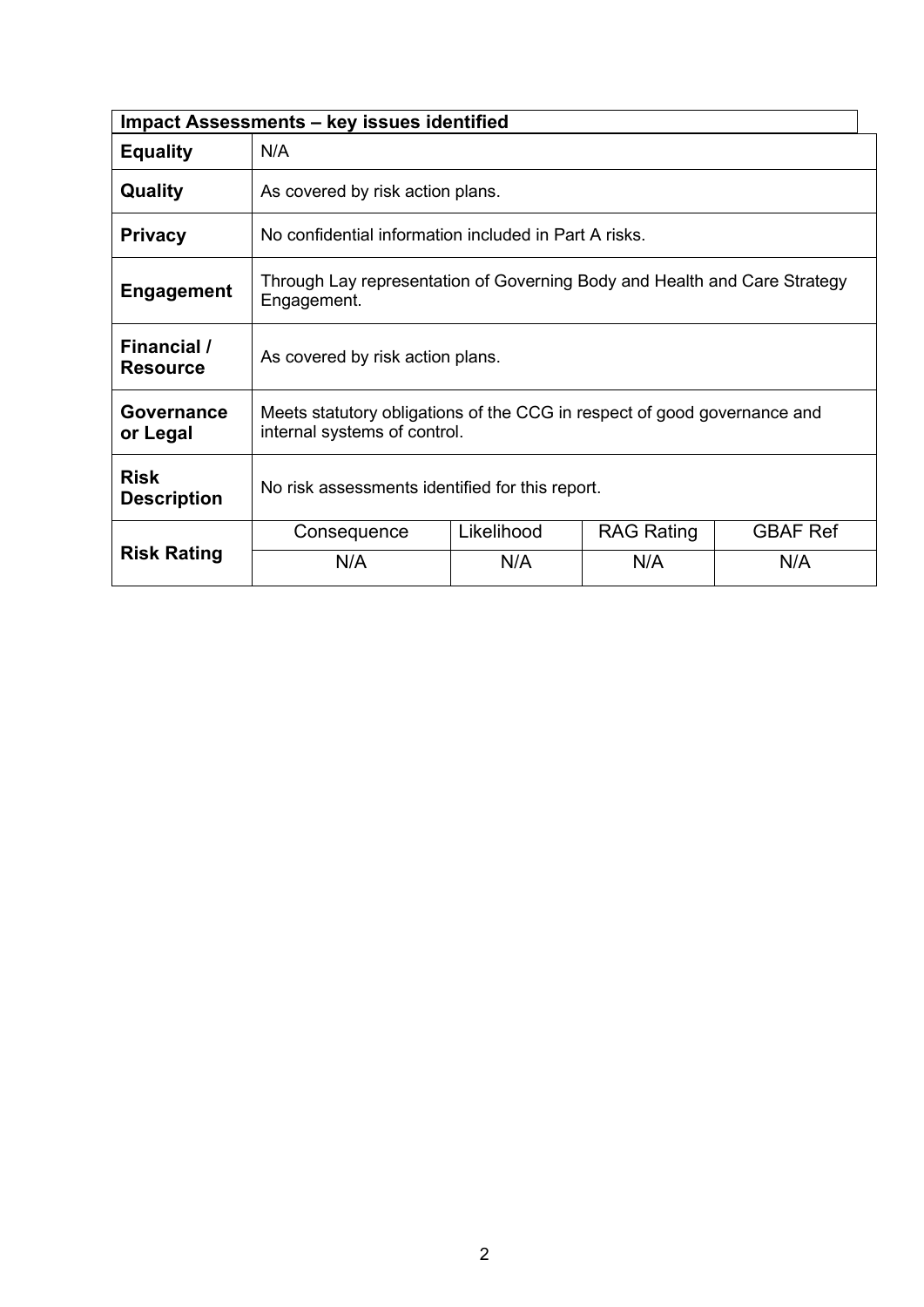# **New risks added to Corporate Risk Register in period**

No new risks were added to the Corporate Risk Register in this period.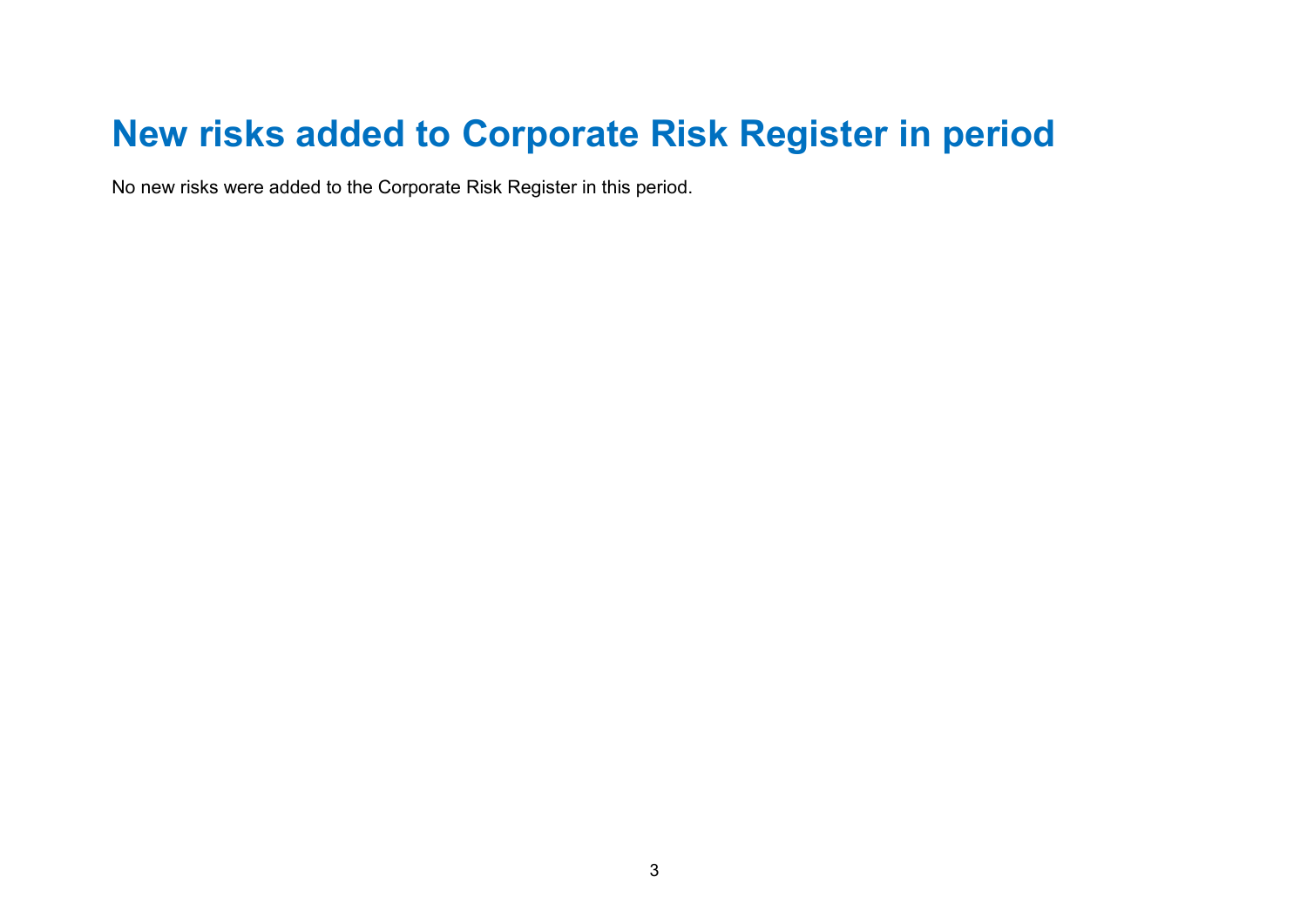## **Risks closed from Corporate Risk Register in period**

| ID  | <b>Title</b>                            | <b>Description of risk</b>                                                                                                                                                                                                                                                                                                                                                                                                                                                                                                                                                                                                                                           | <b>Rationale for closure</b>                                                                                  | <b>Current</b><br>Rating |
|-----|-----------------------------------------|----------------------------------------------------------------------------------------------------------------------------------------------------------------------------------------------------------------------------------------------------------------------------------------------------------------------------------------------------------------------------------------------------------------------------------------------------------------------------------------------------------------------------------------------------------------------------------------------------------------------------------------------------------------------|---------------------------------------------------------------------------------------------------------------|--------------------------|
| 505 | <b>Acute Paediatric Bed</b><br>Shortage | Paediatric beds in acutes being used to<br>accommodate children with mental<br>health/social care needs owing to shortage<br>of placements nationwide.<br>This is at a time when Primary Care are<br>overwhelmed and managing COVID and<br>RSV.                                                                                                                                                                                                                                                                                                                                                                                                                      | Risk transferred from Women's and<br>Children's team to Quality and Nursing                                   | <b>Risk</b><br>closed    |
| 236 | <b>Court of Protection cases</b>        | Changes in Case Law have resulted in an<br>increase in the number of cases the CCG is<br>required to take to the Court of Protection in<br>order to ensure that individuals' human<br>rights are not breached.<br>Until the Liberty Protection Safeguards are<br>implemented, there are a number of<br>individuals who are funded by the CCG and<br>live in a supported living environment or their<br>own homes that may require a legal<br>framework to authorise the Deprivation of<br>Liberty. The only framework available is<br>currently through the Court of Protection.<br>This may mean that a number of individuals<br>are not appropriately safeguarded. | Previously identified backlog completed;<br>now working through new and re-<br>applications of Community DoLS | <b>Risk</b><br>closed    |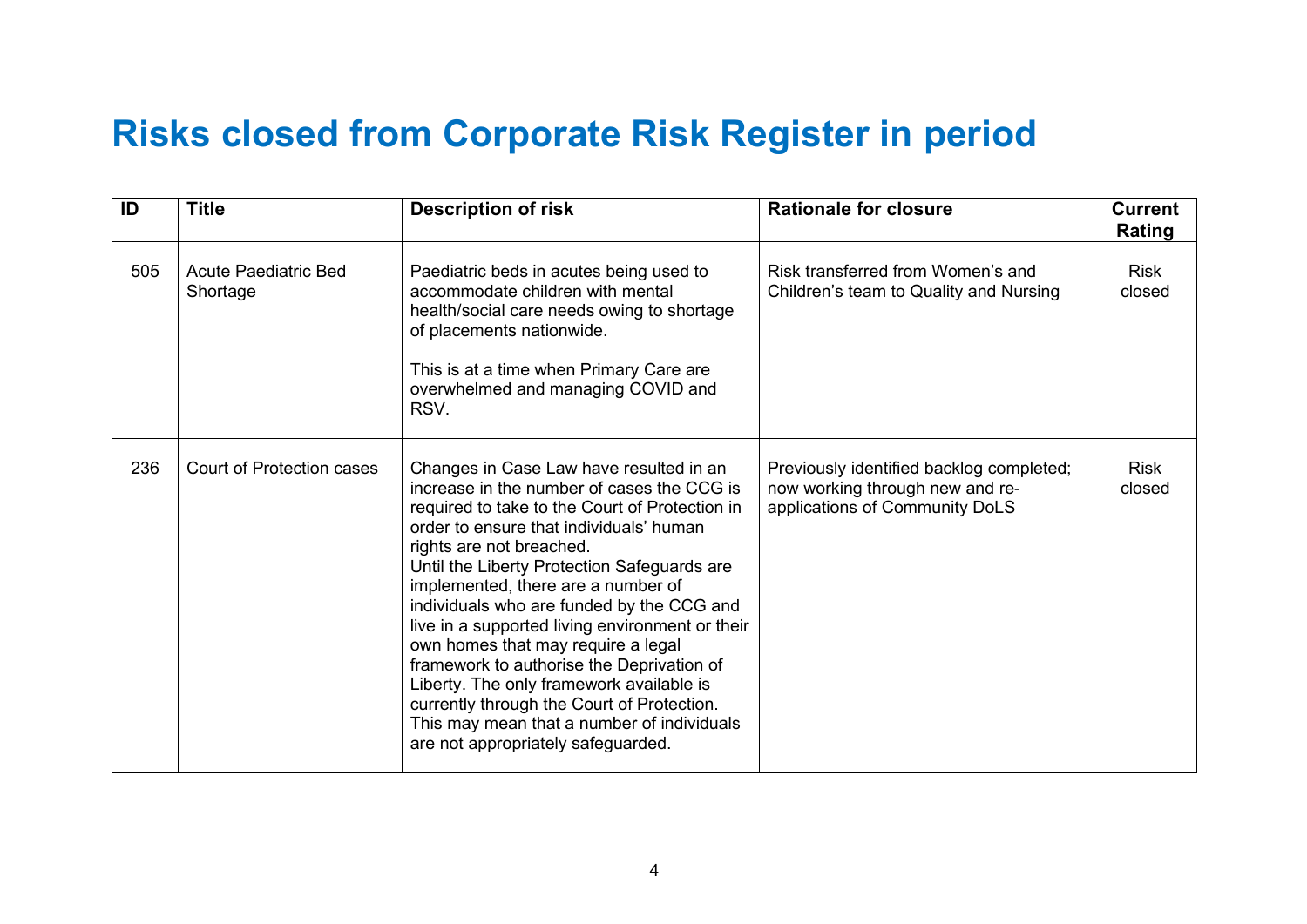## **Risks de-escalated from Corporate Risk Register in period**

| ID  | <b>Title</b>                                                  | <b>Description of risk</b>                                                                                                                                                                                                                                                                                                                          | <b>Rationale for de-escalation</b>                                                                                                                                                                                                                                                                                    | <b>Current</b><br>Rating |
|-----|---------------------------------------------------------------|-----------------------------------------------------------------------------------------------------------------------------------------------------------------------------------------------------------------------------------------------------------------------------------------------------------------------------------------------------|-----------------------------------------------------------------------------------------------------------------------------------------------------------------------------------------------------------------------------------------------------------------------------------------------------------------------|--------------------------|
| 38  | <b>GP Prescribing Budget</b>                                  | Risk that medicines management Quality, Innovation,<br>Productive and Prevention (QIPP) programme may<br>not deliver sufficient saving to meet growth in the<br>prescribing budget. Inability to meet the planned<br>budget allocated to GP prescribing.                                                                                            | Although the risk always exists<br>while a challenging budget is set<br>and its likelihood and<br>consequence are therefore<br>related to budget set and<br>engagement of GP practices in<br>delivering mitigating actions<br>identified by the medicines<br>management team. Budget is<br>under control for 2021/22. | 10 <sup>°</sup>          |
| 361 | <b>Harms from Falls</b>                                       | People may not be adequately protected from harm<br>from falls due to less than optimum primary and<br>secondary falls prevention services. If prevention<br>strategies were successful in reducing falls related<br>admissions this would be better for individuals who<br>fall and the population in general in terms of resource<br>utilisation. | There is a new falls care group<br>that has been commissioned to<br>support community recognition<br>of falls and help reduce<br>admissions and long lies. The<br>ageing well programme, will take<br>this risk forward once it's up and<br>running.                                                                  | 9                        |
| 463 | <b>CCG Financial Plan</b><br>2021/22                          | The CCG, as part of the wider Somerset ICS, is<br>unable to submit a financial plan for 2021/22 which<br>delivers the required financial targets and business<br>rules set by NHS England and NHS Improvement.                                                                                                                                      | Identified as low risk due to the<br>H1 position being delivered, and<br>the draft H2 financial planning<br>submission being balanced                                                                                                                                                                                 | 8                        |
| 488 | Succession planning for<br>the Continuing Health Care<br>Team | The risk is the destabilisation of the team following a<br>number of senior retirements.<br>The Associate Director of CHC Services is due to<br>retire soon and a number of senior CHC members<br>have retired or are about to.                                                                                                                     | Skilled staff are joining the team<br>to support these functions into<br>the future.                                                                                                                                                                                                                                  | 9                        |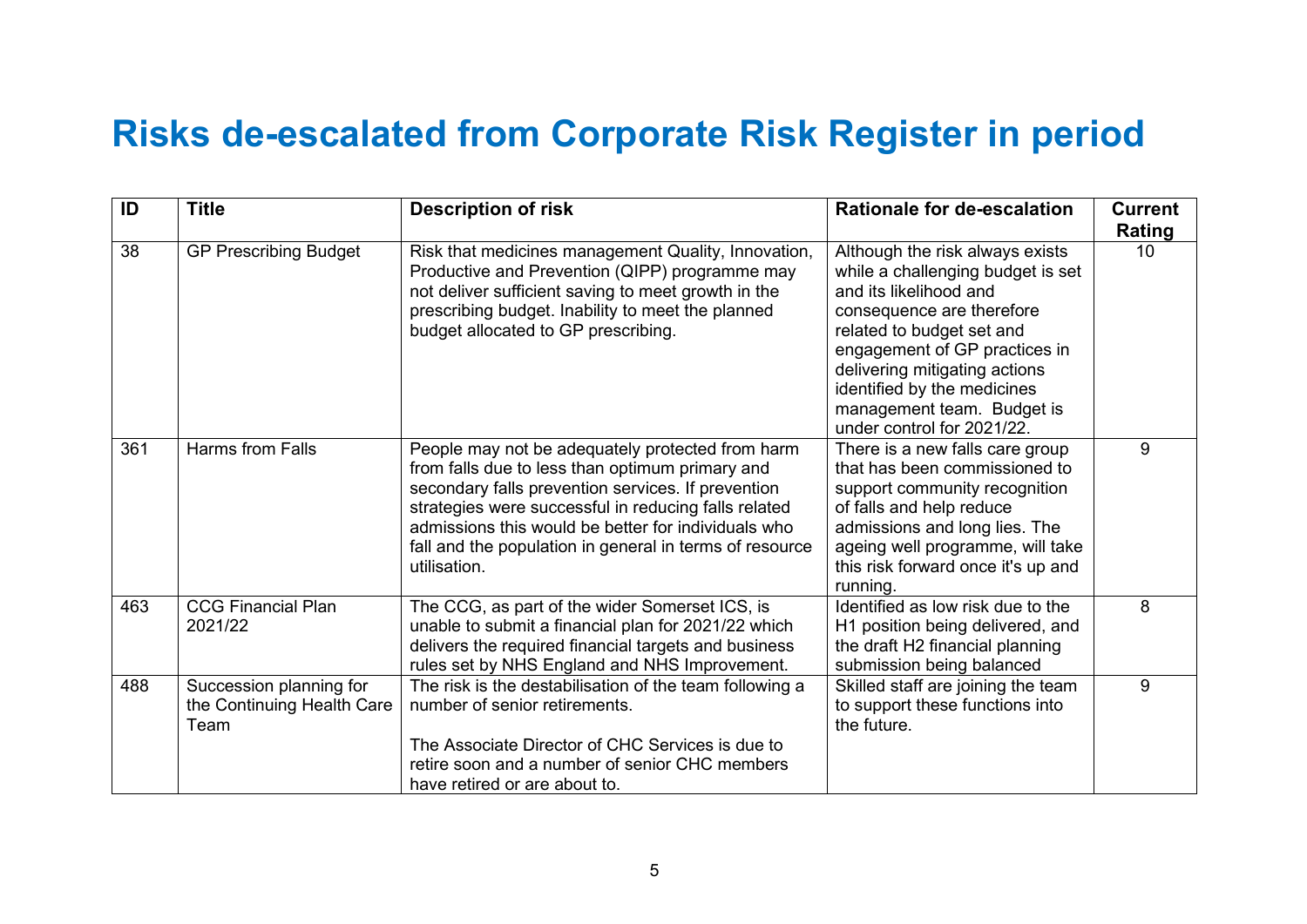## **Risks reduced within Corporate Risk Register in period**

No risks were reduced within the Corporate Risk Register in this period.

### **Risks escalated to Corporate Risk Register in period**

| ID  | <b>Title</b>                                         | <b>Description of risk</b>                                                                                                                                                                                                                             | <b>Rationale for escalation</b>                                                                                                                                                                                                                                                                               | <b>Current</b><br>Rating |
|-----|------------------------------------------------------|--------------------------------------------------------------------------------------------------------------------------------------------------------------------------------------------------------------------------------------------------------|---------------------------------------------------------------------------------------------------------------------------------------------------------------------------------------------------------------------------------------------------------------------------------------------------------------|--------------------------|
| 486 | <b>Community Equipment</b><br><b>Stock Shortages</b> | Shortages of community equipment are<br>being experienced at the moment,<br>including high volume items which<br>support discharge, such as walking<br>sticks, toilet seats and frames, walkers.<br>This results from national supply chain<br>issues. | Although there are several controls in<br>place to reduce the number of items<br>impacted at anyone time to reduce the<br>likelihood of this risk realising, the<br>current situation is affecting a number<br>of pieces of equipment, and the<br>impact of out-of-stock items is<br>potentially significant. | 12                       |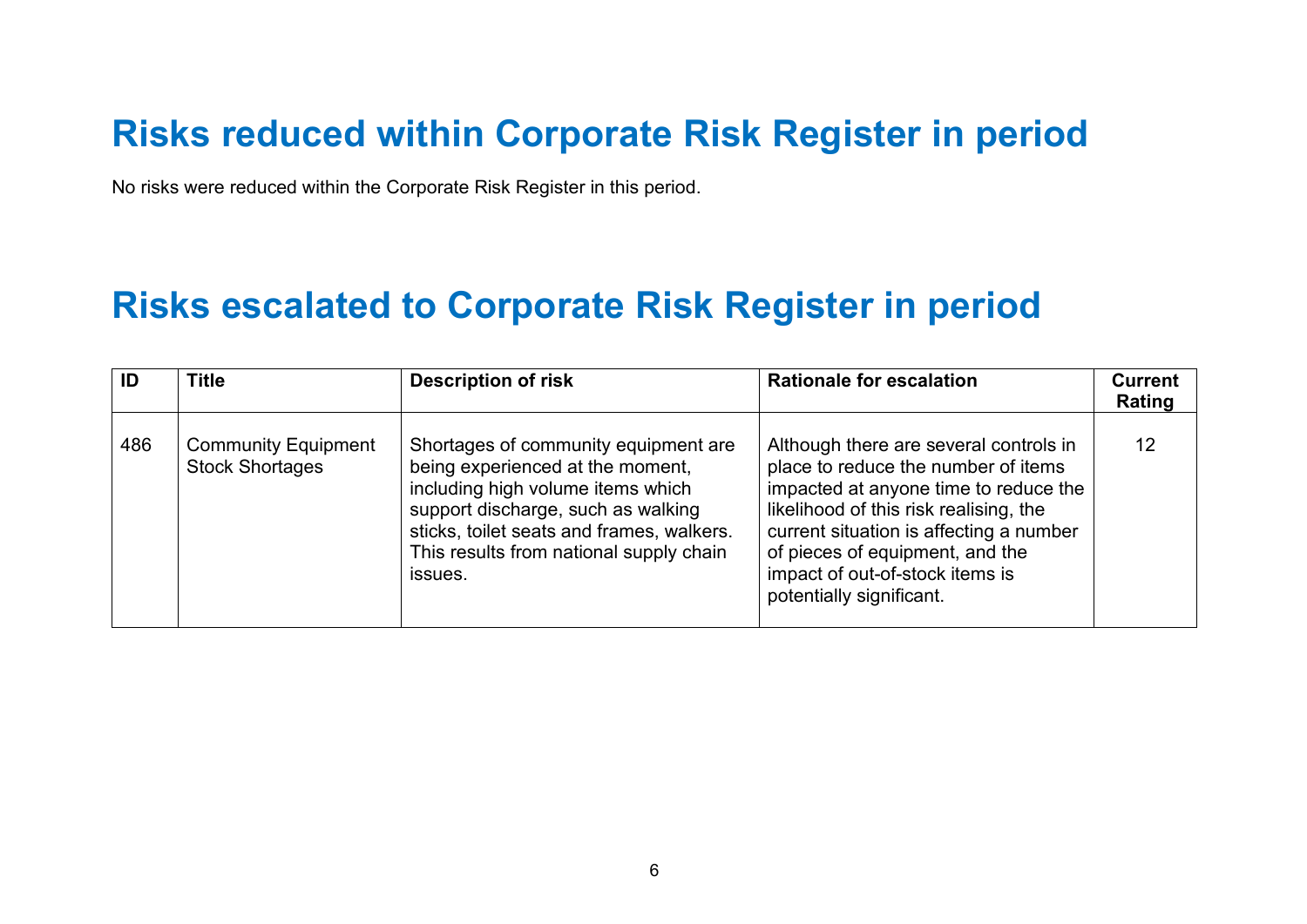## **Risks increased within Corporate Risk Register in period**

| ID  | <b>Title</b>                   | Description of risk                                                                                                                                                                                                                                           | Rationale for escalation                                                                                                                                                                                                                                                                                                                                                                                                                           | Current<br>Rating |
|-----|--------------------------------|---------------------------------------------------------------------------------------------------------------------------------------------------------------------------------------------------------------------------------------------------------------|----------------------------------------------------------------------------------------------------------------------------------------------------------------------------------------------------------------------------------------------------------------------------------------------------------------------------------------------------------------------------------------------------------------------------------------------------|-------------------|
| 222 | GP workforce<br>sustainability | Compromised patient experience due to<br>GP primary care workforce shortages,<br>resulting in reduction in GP practice<br>services, reduced access to<br>appointments and consequent impact on<br>other sectors of NHS services, such as<br>111, OOH and A&E. | There is still a very serious risk to the<br>overall primary care workforce<br>particularly because there are a<br>large number of GPs over the age of<br>50 and although the CCG has a wide<br>range of programmes in place to<br>support primary care workforce, the<br>risk remains significant. Although<br>workforce levels are increasing,<br>there are still considerable gaps<br>impacting on ability to meet current<br>levels of demand. | 16<br>(from 12)   |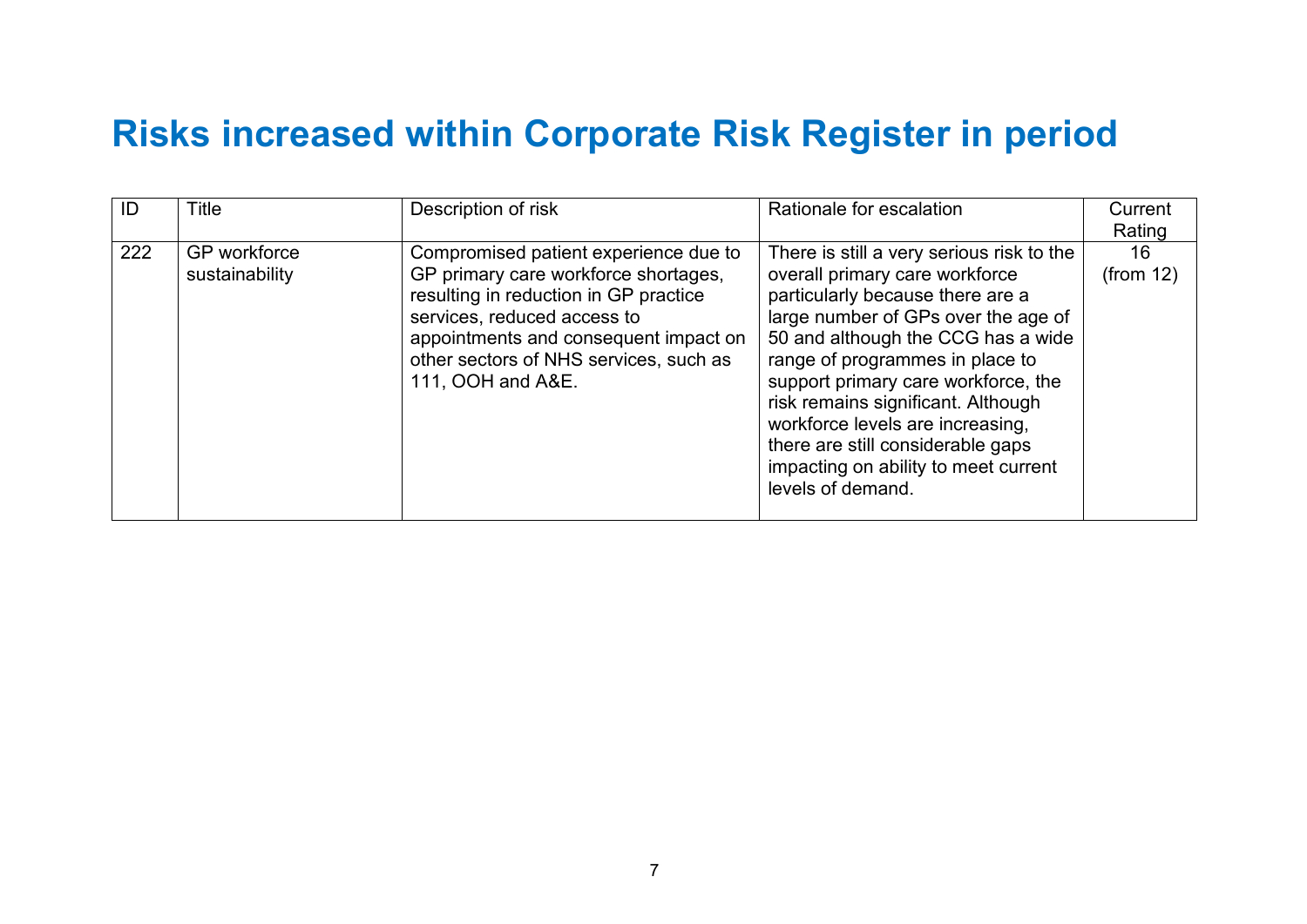#### **CORPORATE LEVEL RISKS (inclusive of part A and Part B risks)**

5x5 Matrix heat map showing overview of ratings for all Corporate risks

#### **November <sup>2021</sup>**

**Controlled Current Risk: Corporate - <sup>69</sup>**

|          | 5          | 0 |   | O  | 0  |              |  |  |  |  |  |  |
|----------|------------|---|---|----|----|--------------|--|--|--|--|--|--|
|          |            | 0 |   |    | 9  | $\mathbf{2}$ |  |  |  |  |  |  |
| Severity | 3          | 0 | 3 | 13 | 12 |              |  |  |  |  |  |  |
|          | 2          | 0 |   |    | 5  |              |  |  |  |  |  |  |
|          |            | 0 | O | 0  | 0  | 0            |  |  |  |  |  |  |
|          |            |   | 2 | 3  |    | 5            |  |  |  |  |  |  |
|          | Likelihood |   |   |    |    |              |  |  |  |  |  |  |

### **March <sup>2021</sup>**

**Controlled Current Risk: Corporate - <sup>64</sup>**



#### **Corporate level risks by Domain**

#### **November 2021**

| <b>Domain Name</b>                                                                     | Total | 12             | <b>15</b> | <b>16</b>      | 20 | 25 |
|----------------------------------------------------------------------------------------|-------|----------------|-----------|----------------|----|----|
| A. Impact on the safety of patient, staff or<br>public (physical / psychological harm) | 11    | 6              | 1         | 3              | O  | 1  |
| B. Quality / complaints / audit                                                        | 2     | 2              | 0         | 0              | 0  | O  |
| C. Human resources / organisational<br>development / staffing / competence             | 4     | 0              | 1         | $\overline{2}$ |    | n  |
| D. Statutory duty / inspections                                                        | 10    | 3              | 2         | 5              | 0  | 0  |
| E. Adverse publicity / reputation                                                      | 0     | 0              | 0         | 0              | 0  | 0  |
| F. Business objectives / projects                                                      | 2     | 1              | 0         | 0              | 1  | 0  |
| G. Finance including claims                                                            | 2     | $\overline{2}$ | 0         | 0              | 0  | 0  |
| H. Service / business interruption.<br>Environmental impact                            | 1     | 0              | 1         | 0              | 0  | O  |
| I. Contracting and Commissioning                                                       | 3     |                | 2         | 0              | O  | 0  |

#### **March 2022**

| <b>Domain Name</b>                                                                     | Total    | 112            | 15             | 16             | 20       | 25 |
|----------------------------------------------------------------------------------------|----------|----------------|----------------|----------------|----------|----|
| A. Impact on the safety of patient, staff or<br>public (physical / psychological harm) | 11       | 5              |                | 3              | 1        |    |
| B. Quality / complaints / audit                                                        | 2        | $\overline{2}$ | 0              | 0              | $\Omega$ | O  |
| C. Human resources / organisational<br>development / staffing / competence             | 3        | 0              | 0              | $\overline{2}$ | 1        | O  |
| D. Statutory duty / inspections                                                        | 9        | $\overline{2}$ | 2              | 5              | 0        | 0  |
| E. Adverse publicity / reputation                                                      | 0        | 0              | 0              | 0              | 0        | 0  |
| F. Business objectives / projects                                                      | 1        | 1              | $\Omega$       | 0              | $\Omega$ | 0  |
| G. Finance including claims                                                            | $\Omega$ | $\Omega$       | $\Omega$       | 0              | $\Omega$ | 0  |
| H. Service / business interruption.<br>Environmental impact                            | 1        | O              | 1              | 0              | $\Omega$ | O  |
| I. Contracting and Commissioning                                                       | 3        | 1              | $\overline{2}$ | 0              | 0        |    |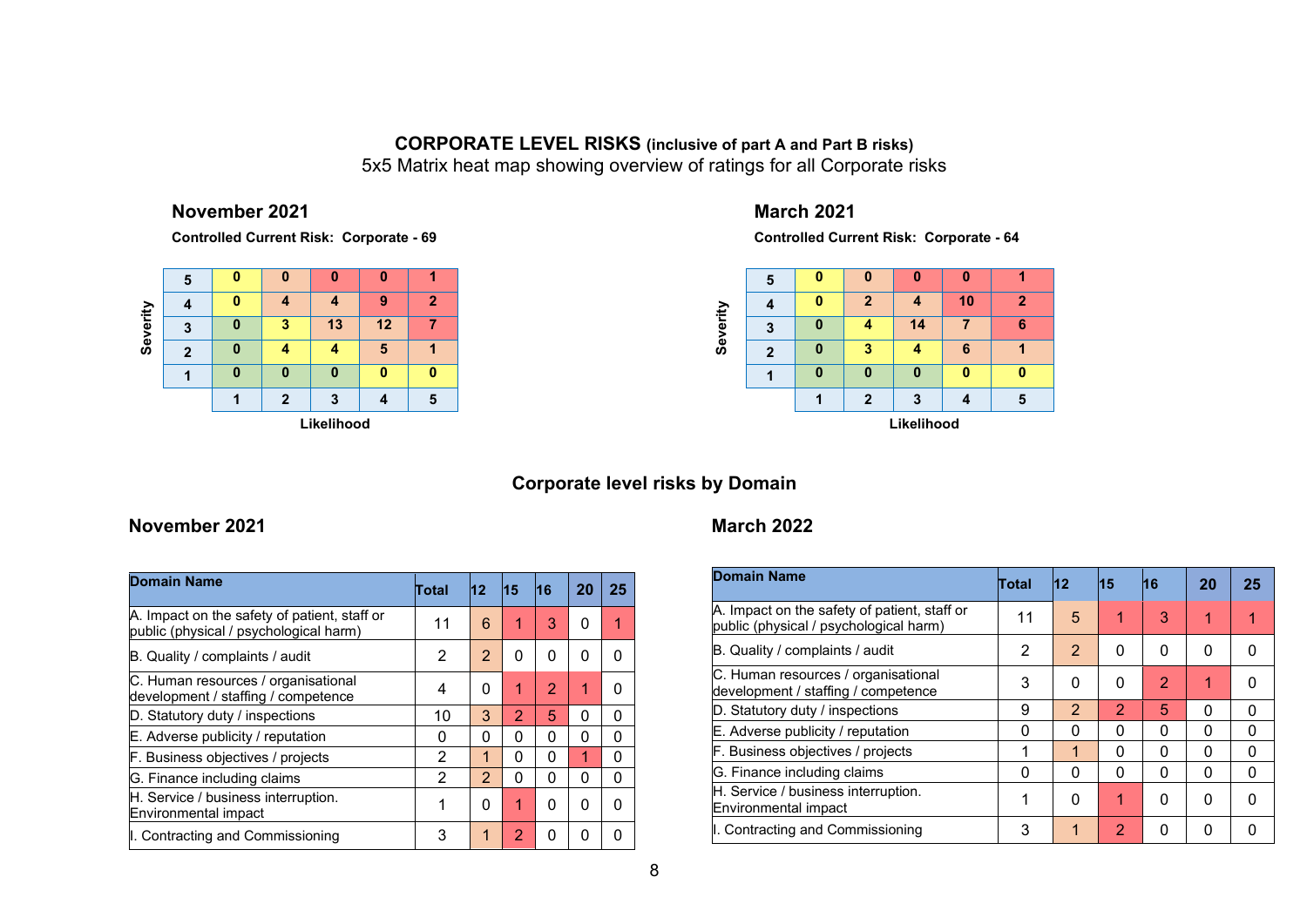### **Corporate Level Risks by CCG Directorate**

### **November <sup>2021</sup>**

**1** March **<sup>2022</sup>**

| <b>CCG Directorate</b>                  | <b>Total</b>      | 12           | 15 | 16 | 20 <sup>1</sup> | 25           | <b>CCG Directorate</b>                  | <b>Total</b> | 12             | 15 | 16       | 20       | -25      |
|-----------------------------------------|-------------------|--------------|----|----|-----------------|--------------|-----------------------------------------|--------------|----------------|----|----------|----------|----------|
| Quality & Nursing                       | $12 \overline{ }$ | 5            |    | 2  |                 |              | Quality & Nursing                       | 8            | $\overline{2}$ |    |          |          |          |
| <b>Operations</b>                       | $12 \overline{ }$ | 6            |    |    |                 | $\mathbf{0}$ | Operations                              | 13           | 6              |    | 5        |          | $\Omega$ |
| Finance, Performance and Contracting    | 9                 |              |    | 4  |                 | $\mathbf{0}$ | Finance, Performance and Contracting    | 8            |                |    | 4        | $\Omega$ | $\Omega$ |
| <b>FFMF Strategy</b>                    |                   |              |    |    |                 | $\Omega$     | <b>FFMF Strategy</b>                    |              |                |    | $\Omega$ | $\Omega$ | $\Omega$ |
| Managing Director's / Chairman's Office |                   | $\mathbf{0}$ |    |    |                 | $\mathbf{0}$ | Managing Director's / Chairman's Office |              |                |    | $\Omega$ |          | $\Omega$ |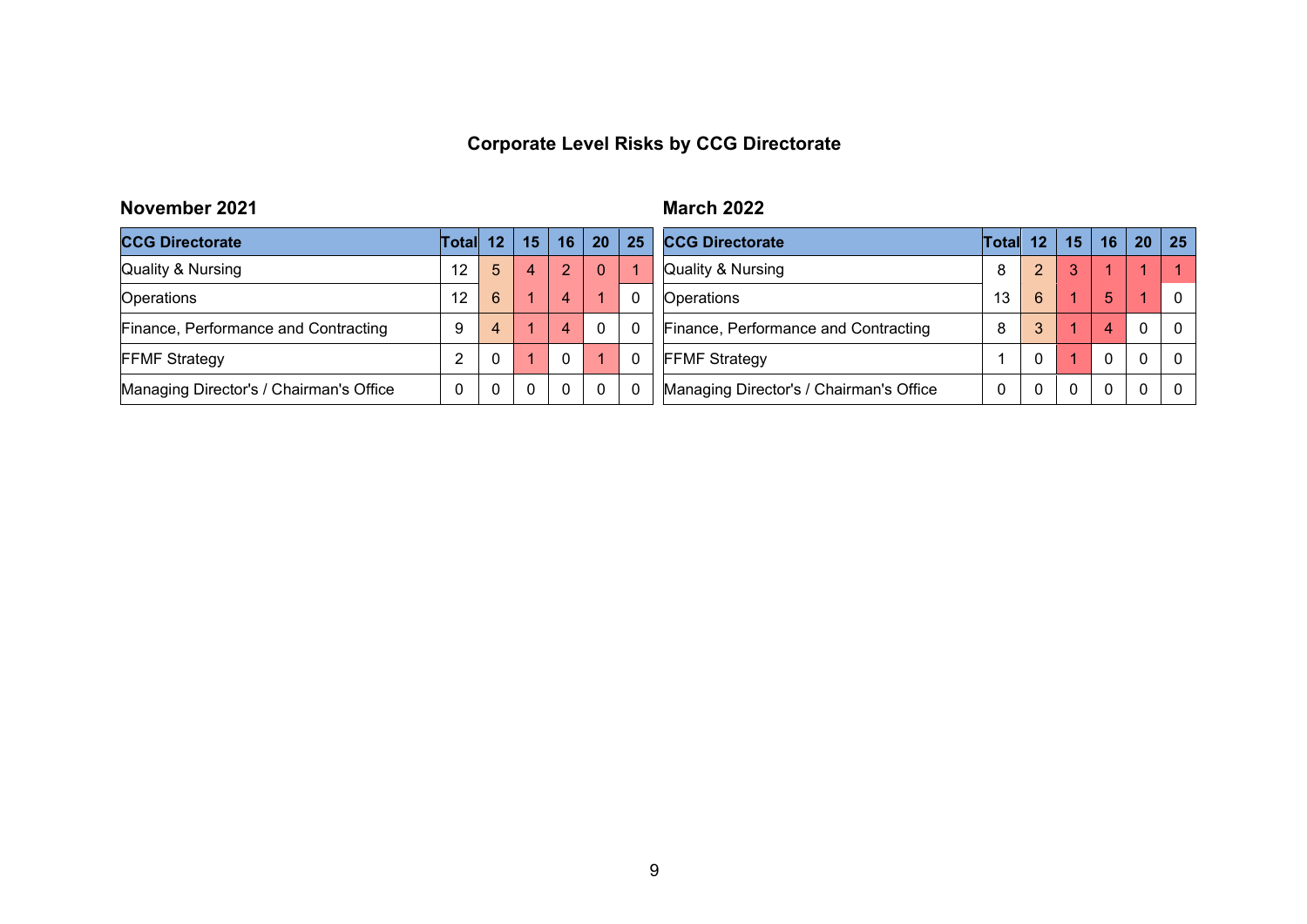#### **SOMERSET CCG - CORPORATE RISK REGISTER March 2022 PART A**

(Target) Current Rationale

16.06.21 - Reviewed scoring to remain at 16 due to increased demand in activity across all UEC

eave scoring at 16

Somerset patients have waited longer for their diagnostic test or procedure leading to a significant increase in the number of patients waiting<br>in excess of 6 and 13 weeks. Diagnostic waiting times have been impacted throu routine capacity. The longer waiting times in diagnostics will have an impact upon the Cancer and RTT pathways and unmet demand for<br>20/21 or long wait patients from the active diagnostic waiting list could present via an e

For some considerable time Somerset patients have waited longer for their first definitive treatment resulting in backlogs across a range of specialities; these backlogs have been further compounded by the Covid-19 pandemi longer for treatment or those yet to present (unmet demand during 20/21) could present at the hospital via emergency routes. Over recent<br>weeks due to the extreme operational bed pressures has led to an increase in elective

ing view of Dermatology. The rating matches the risk rating for the other, more specified dermatology risks.

modelling of current service in place with the aim of a system wide service April 2022. Funding has agreed through

Elective Care Board for remodelling of the service. Risk is escalated as currently some assurance is provided from the alternative measures have been put in place, however some of the service delivery is reliant on out of county provision which is not sustainable by the providers and may be withdrawn at any time (hence proximity of 31/3/21) and vill affect the performance of this risk's controls. The greatest l

curately assess risk score as SW system risk. The Quality Assurance Sub Group have identified that as a system, we nee to look at the entire urgent care journey and not an isolated point in the urgent care flow. Therefore end to end reviews will take place to<br>identify pain points within the our local systems and learning will be shared acr

| $\blacksquare$ | Title                                                 | <b>Statement of Risk</b>                                                                                                                                                                                                                                                                                                                                                                                                                                                                                                                                                                                                                                                                                           | Opened        |    |                                                                               |              |        | Risk<br>Domair | Controls in Place                                                                                                                                                                                                                                                                                                                                                                                                                                                                                                                                                                                                                                                                                                                                                                                                                                                                                                                                                                                                                                                                                                                                                                                                                                                                                                                                                                              | Rating<br>(Target)                                                                                                                                                                                                                                                                                                                                                                                                                          |
|----------------|-------------------------------------------------------|--------------------------------------------------------------------------------------------------------------------------------------------------------------------------------------------------------------------------------------------------------------------------------------------------------------------------------------------------------------------------------------------------------------------------------------------------------------------------------------------------------------------------------------------------------------------------------------------------------------------------------------------------------------------------------------------------------------------|---------------|----|-------------------------------------------------------------------------------|--------------|--------|----------------|------------------------------------------------------------------------------------------------------------------------------------------------------------------------------------------------------------------------------------------------------------------------------------------------------------------------------------------------------------------------------------------------------------------------------------------------------------------------------------------------------------------------------------------------------------------------------------------------------------------------------------------------------------------------------------------------------------------------------------------------------------------------------------------------------------------------------------------------------------------------------------------------------------------------------------------------------------------------------------------------------------------------------------------------------------------------------------------------------------------------------------------------------------------------------------------------------------------------------------------------------------------------------------------------------------------------------------------------------------------------------------------------|---------------------------------------------------------------------------------------------------------------------------------------------------------------------------------------------------------------------------------------------------------------------------------------------------------------------------------------------------------------------------------------------------------------------------------------------|
|                | Growth across the Urgent<br>and Emergency Care System | Increased demand on urgent and emergency care leading to delays in care in all parts of health and social care services<br>(ambulance, A&E, GP primary care, 111 Out of Hours, transfers of care and cancellation of elective admissions).<br>Compromising patient experience and safety and increased financial costs. Inability for capacity to meet demand of<br>Urgent and Emergency Care across Somerset (ambulance, A&E, GP primary care, 111 Out of Hours, transfers of care<br>and cancellation of elective admissions).                                                                                                                                                                                   | 29/07/2013    | 16 | $(4)$ Will<br>probably<br>recur, but<br>is not a<br>persistent<br>issue       | (4)<br>Major |        | ৳<br>ੱਲ ਨ      | Collaborative<br>1. Somerset Surge planning group - fortnightly<br>2. Escalation Calls - twice weekly/OPEL increased.<br>3. Somerset Urgent Care Operation Group and Somerset A&E Delivery Board.<br>Preventative:<br>4. Rapid Response service - Intermediate Care Service team support to enable patients to remain at home.<br>5. GP 999 Car - hospital avoidance scheme<br>6. Monitor and Review Framework - Somerset OPEL framework.<br>은 7. Clinical Assessment Service Revalidation - Devon Doctors                                                                                                                                                                                                                                                                                                                                                                                                                                                                                                                                                                                                                                                                                                                                                                                                                                                                                     | 16.06.21 - Reviewed scoring to remain<br>8 28/7/21 - agreed to leave scoring at 16<br>12/01/22 - agreed to leave scoring at 1                                                                                                                                                                                                                                                                                                               |
|                | 10 Diagnostic Treatment                               | The CCG fails to meet the 6 week diagnostic test target (whereby patient should expect to receive their diagnostic test<br>or procedure within 6 weeks) as outlined in NHS Constitution, the Single Oversight Framework, Operational and 5 Year<br>Long Term Plans, with the emergence of further access challenges as a consequence of the Covid-19 pandemic and<br>increased unscheduled (emergency in-patient) demand.<br>Statement of risk<br>Longer waiting times may lead to poorer patient outcomes, and patients presenting via an emergency route (through<br>A&E)                                                                                                                                        | 09/05/2013    | 16 | $(4)$ Will<br>probably<br>recur, but $(4)$<br>is not a<br>persistent<br>issue | Major        |        |                | Collaborative:<br>1. System Assurance group ICS.<br>2. CCG Governing Body.<br>3. CCG F&P and PSQ committee(s) and Quality Surveillance Group<br>4. ICS Execs meeting.<br>5. A&E, Elective care and Cancer delivery boards<br>6. Contract and performance meetings.<br>7. Activity and Performance meeting<br>Preventative:<br>8. H1 Operational Plan<br>9. SWAG Alliance Plans<br>10. Local and external improvement / transformation plans and trajectories                                                                                                                                                                                                                                                                                                                                                                                                                                                                                                                                                                                                                                                                                                                                                                                                                                                                                                                                   | Somerset patients have waited longer f<br>n excess of 6 and 13 weeks. Diagnostic<br>reduced diagnostic (and day case theat<br>9 regulations in theatre and patients cho<br>by a significant increase in the number<br>routine capacity. The longer waiting tir<br>20/21 or long wait patients from the ac                                                                                                                                   |
|                | 25 Performance Targets                                | The CCG fails to meet the integrated performance monitoring targets as outlined in the NHS Constitution, H2 2021-22<br>operational plan, Oversight Framework and the 5 Year Long Term Plan, with the legacy challenges or emergence of<br>further access issues as a consequence of a further wave of Covid-19 (omicron) and extreme operational bed<br>pressures as a result of increased non-covid in-patient demand.<br>Statement of risk<br>Inability to meet the integrated performance monitoring targets as outlined in the 2020-21 planning guidance,<br>Oversight and Improvement Framework and the 5 Year Long Term Plan.                                                                                | 29/07/2013    | 16 | $(4)$ Will<br>probably<br>recur, but<br>is not a<br>persistent<br>issue       | (4)<br>Major |        |                | Collaborative:<br>1. System Assurance group ICS.<br>2 2. CCG Governing Body.<br>3. CCG F&P and PSQ committee(s) and Quality Surveillance Group<br>4. ICS Execs meeting.<br>5. A&E, Elective care and Cancer delivery boards<br>6. Contract and performance meetings.<br>호 7. Activity and Performance meeting<br>Preventative:<br>이 8. H1 Operational Plan<br>9. SWAG Alliance Plans<br>10. Local and external improvement / transformation plans and trajectories                                                                                                                                                                                                                                                                                                                                                                                                                                                                                                                                                                                                                                                                                                                                                                                                                                                                                                                             | For some considerable time Somerset p<br>specialities/modalities; these backlogs I<br>Diagnostic and Theatre capacity throug<br>9 continue to accumulate due to the limit<br>specialities / diagnostic modalities due<br>longer for treatment or those yet to pre<br>weeks due to the extreme operational I                                                                                                                                 |
|                | 143 Dermatology                                       | Patients with non-urgent, urgent and 2 week wait suspected cancer services may have delays in access to treatment as<br>a consequence of closure of the Taunton dermatology service in April 2017.<br>This reduction in service provision is accompanied by rising demand. Patients are having to travel to Exeter and Bristol<br>to access secondary care Dermatology Services. Current demand for 2 week waits is increasing beyond capacity<br>available from out of county providers.<br>The current service costs the system an additional uplift to fund locum costs at UHBW. UHBW have also stated that<br>they do not wish to continue providing this level of service to Somerset patients in the future. | 30/01/2015    | 12 | $(3)$ May<br>recur<br>occasionall Major                                       |              |        |                | 1. Additional capacity<br>-(UHBristol 2ww activity and Royal Devon and Exeter (routine<br>activity)for patients who previously would have been seen at<br>Musgrove Park.<br>2. Financial support (at a premium) provided to UHB for an additional 40 2ww appointment slots per week.<br>3. Weekly monitoring of referrals to understand any delays, where capacity is not meeting demand.<br>4. Teledermatology (routine Advice & Guidance only)<br>5. Service delivery model and associated implementation plan.<br>6. Workforce plan for dermatologists<br>Collaborative:<br>7.Elective care board<br>5 8. Funding agreed for new Somerset Service. Project group commenced for new service to commence April 2022.<br>9. Executive Lead and project manager recruited within Trusts to take the project forward.                                                                                                                                                                                                                                                                                                                                                                                                                                                                                                                                                                            | This risk is an overarching view of Derm<br>The project plan for remodelling of curr<br>Elective Care Board for remodelling of t<br>Risk is escalated as currently some assu<br>delivery is reliant on out of county prov<br>31/3/21) and will affect the performan<br>the development of systemwide plan to<br>Agreed as a priority programme of wor<br>West summit to address the issue as it<br>service with project group set up for co |
|                | 212 Ambulance Call Stacking                           | People may experience delays for ambulances due to high levels of demand (i.e. call stacking) affecting patient<br>experience and safety. This may include urgent maternity transfers.<br>In particular this involves stacking of Cat 2, Cat 3 and 4 outside of national thresholds calls due to the availability of<br>resources and/or high demand and this could affect patient safety, patient experience, staff morale and performance.                                                                                                                                                                                                                                                                       | 21/01/2016 25 |    | $(5)$ Will<br>undoubte<br>dly recur, Catastro 25<br>possibly<br>frequently    | (5)          | ξ<br>≧ |                | 1. 999 and ED Validation within IUC Clinical Assessment Service<br>2. 111 Online - Validation of ED and 999 (lower acuity) dispositions<br>3. High Intensity Users work stream - 6 weekly Steering and implementation group. Mapped local High Intensity Users schemes and MDMs.<br>Scheme in development for implementation Winter 2020.<br>$\mathsf{E}$ 4. GP999 car contract extended as an alternative to DCA.<br>5. Directory of Services nil returns reviewed regularly for pathway development<br><b>B</b> 6. Primary Care Network. Same day requests through CAS<br>8 7. Somerset HALO- supporting both acute sites (Winter 2020)<br>8. Crisis Café - non medical alternative to mental health. Virtual alternatives in place.<br>$\frac{1}{2}$ 9. 24/7 Crisis line expansion mental health services<br>$\frac{1}{20}$ 10. Two Full time Trusted Assessors in post (YDH and MPH) to aide acute hospital flow<br>11. The LARCH (Listening and Responding to Care Homes) collaborative is Somerset wide – preventing avoidable hospital admission from care<br>homes [inc. use of RESTORE2 and Treatment escalation plans])<br>12. Same Day Emergency Care - admission avoidance<br>13. Intermediate Care/Home First redesign including doubling capacity of Rapid Response and Pathways out of hospital. (On trajectory plan for<br><b>Winter 2020)</b><br>14. Trusted Assessor project | Unable to currently accurately assess ri<br>to look at the entire urgent care journe<br>identify pain points within the our local<br>system.                                                                                                                                                                                                                                                                                                |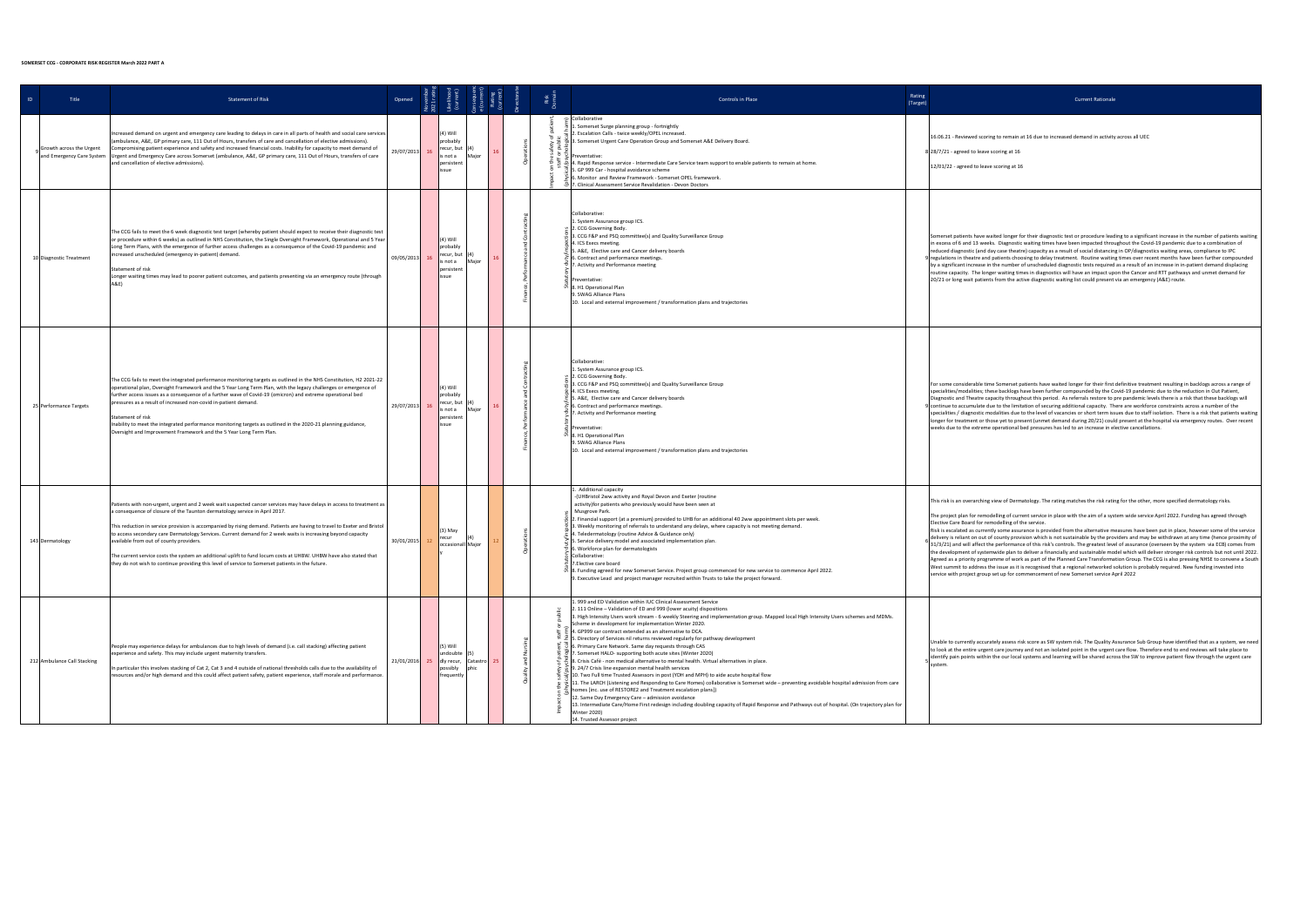collaboratively look at 'hot topic' areas across the system. HEE Bridgwater and Taunton College have now made the decision to achieve a partnership with UWE given their commitment to support local delivery of FdSc Nursing Associate from September 2020 and BSc Nursing from<br>September 2021, subject to NMC approval. Long term plan submitted with significant pl vernance structure verified to align delivery groups to system workforce priorities. Breaking barriers project commenced, building community capacity & resource. Somerset high performing on numbers of apprenticeships with many in development<br>(e.g. pharmacy technician). Agreed degree pathway now developed for TNA in Somerset. Succes wellbeing offer for staff. Breaking barriers project agreed to support Somerset. Number of career pathways mapped out on critical roles. 4<br>workforce planning groups being set up to workforce development funding to fund pro em workforce action plan developed, integrated with NHS People Plan with a number of initiatives underway. Last end higher collections.

n Somerset/South West on track to meet target for overseas nurse recruitment. Apprentice force programme is also o  $duced to 12.$ 

Increase in recruitment to acutes, primary care and social care. System wide issues.<br>Challenges in recruitment to acutes, primary care and social care. System wide issues.

t Somerset remains rural the approval from NMC to receive nursing student at the Bridgewater College as part of UWE ing can now be local and offer with increased numbers . I am thinking that the reduction in HEE funding refers to the .<br>The situation currently is-

e<br>ips with 18 general and 10 mental health students started in October . this is a 4 year course.

.<br>• cohorts of 30 now in place , with option once complete to top up RN.

of the programme and have 5 places on the apprentice programme.

to lack of improvement in overall performance of IHAs and number of complex issues negatively impacting on the to lack or improvement

will take several months to clearly illustrate overall performance once the numbers of non engaging children and ought are removed from the data.

| 222 GP workforce sustainability                                               | Over a number of years, planning for primary care workforce did not deliver the required capacity against primary<br>care activity.<br>There were specific drivers of the risk including national changes to pension and tax rules.<br>"Compromised patient experience due to GP primary care workforce shortages, resulting in reduction in GP practice<br>services, reduced access to appointments and consequent impact on other sectors of NHS services, such as 111, OOH<br>and A&E.<br>Current mitigations include skill-mix particularly through the utilisation of the PCN reimbursable roles programme,<br>recruitment campaigns and retention schemes, developing extended practitioner roles and larger practice groups to<br>share operating functions.<br>Risk of reduced access to GP primary medical care in a defined area/s should a GP service decide to give notice on their<br>contract or suffer short term shortage of medical workforce. Reduced quality of GP service due to reduction in GP<br>workforce numbers.<br>This risk is not in relation to a particular practice, it's relating to local GP workforce sustainability in general."<br>Demands for primary care services have significantly increased as a result of the COVID19 pandemic e.g. COVID<br>vaccination programme, backlogs in primary care activity, managing patients who are awaiting secondary care activity. | 23/01/2017    |    | $(4)$ Will<br>probably<br>recur, but (4)<br>is not a<br>Major<br>persistent<br>issue<br>(3) May | 16 | Operations | :<br>tence<br>Primary Care Workforce overseen by Local Workforce Action Board. CCG sustainability policy used to monitor, engage and support practices<br>experiencing critical workforce challenges on a case by case basis. Primary care heatmap in development to reflect current pressures<br>Single Point of Access and additional CAMHS Transformation services all fully operational, and MHST services are continuing to expand with 2<br>"ದೆ. ⊴ ಕ<br>additional teams due to come online in 2021/22.<br>4 호텔<br>미국<br>미국                                                                                                                                                                                                                                                                                                                                                                                                                                                                                                               | There is still a very serio<br>12 age of 50 and although<br>Although workforce lev                                                                                                                                                                                                                                                                                                                                                                                                                                             |
|-------------------------------------------------------------------------------|----------------------------------------------------------------------------------------------------------------------------------------------------------------------------------------------------------------------------------------------------------------------------------------------------------------------------------------------------------------------------------------------------------------------------------------------------------------------------------------------------------------------------------------------------------------------------------------------------------------------------------------------------------------------------------------------------------------------------------------------------------------------------------------------------------------------------------------------------------------------------------------------------------------------------------------------------------------------------------------------------------------------------------------------------------------------------------------------------------------------------------------------------------------------------------------------------------------------------------------------------------------------------------------------------------------------------------------------------------------------------------------------------------------|---------------|----|-------------------------------------------------------------------------------------------------|----|------------|-------------------------------------------------------------------------------------------------------------------------------------------------------------------------------------------------------------------------------------------------------------------------------------------------------------------------------------------------------------------------------------------------------------------------------------------------------------------------------------------------------------------------------------------------------------------------------------------------------------------------------------------------------------------------------------------------------------------------------------------------------------------------------------------------------------------------------------------------------------------------------------------------------------------------------------------------------------------------------------------------------------------------------------------------|--------------------------------------------------------------------------------------------------------------------------------------------------------------------------------------------------------------------------------------------------------------------------------------------------------------------------------------------------------------------------------------------------------------------------------------------------------------------------------------------------------------------------------|
| 248 Access to CYP Services                                                    | There is a risk that CYP with mental health needs are not getting the support they require, especially as needs and<br>routes of access are changing as a result of COVID.                                                                                                                                                                                                                                                                                                                                                                                                                                                                                                                                                                                                                                                                                                                                                                                                                                                                                                                                                                                                                                                                                                                                                                                                                                     | 04/10/2017    | 12 | recur<br>occasionall Major                                                                      |    |            | ਲੈਂ ਰੋ ਜ਼ੋਂ<br>을 높은 Re data, we have invested with SFT to do a detailed piece of work to ensure all applicable activity is captured and upskilling clinicians to include<br>this accordingly. This has also been supported by the national change in definition.<br>este<br>Tradições<br>Tradições<br>The latest local data suggests that performance is circa 60% on the new definition, and almost 30% on the 2 contacts definition.                                                                                                                                                                                                                                                                                                                                                                                                                                                                                                                                                                                                          | Latest data shows fairly<br>8 picture. As demand for                                                                                                                                                                                                                                                                                                                                                                                                                                                                           |
| SWASFT Category 1 and<br>255 Category 2 Performance                           | Ambulance staff vacancy rate, being mitigated through recruitment campaign and rota re-alignment to better match<br>service demand.<br>Jnder-performance against Category 1 and Category 2 Mean and 90th Percentile target. Ambulances may not reach<br>he patient within a timely manner.<br>Breach of Category 1 and Category 2 SWASFT Ambulance Response Performance (ARP) standard.                                                                                                                                                                                                                                                                                                                                                                                                                                                                                                                                                                                                                                                                                                                                                                                                                                                                                                                                                                                                                        | 01/02/2018 16 |    | $(4)$ Will<br>probably<br>recur, but<br>Major<br>is not a<br>persistent<br>issue                | 16 |            | Collaborative:<br>1. SWASFT 2 weekly meetings (performance, activity levels, handover, workforce).<br>2. FICSC - Monthly meetings. Dorset CCG (contract lead for performance, contract, activity).<br>3. Hospital (YDH and SFT) handover meetings via A&E Somerset Delivery Board - monthly<br>4. A&E Somerset Delivery Board - monthly<br>5. Devon Doctors and Care UK - to reduce 999 and ED dispositions to enable resourcing to be able to meet Cat 1 ARP standards.<br>6. Validation programme - to establish which calls do not require Cat 1 and Cat 2 disposition and ED.<br>7. High Intensity (HRU) task and finish group - frequent access to UC services.<br>Preventative:<br>8. Our people plan - SWASFT workforce plan.<br>9. Mental Health Directory of Service revision.<br>10. GP 999 Car provision.                                                                                                                                                                                                                            | During August 2021 SW<br>The declaration is in rel<br>answering performance<br>lost almost 900hrs due<br>resourcing to respond t<br>SWAST de-escalated fro<br>level 4. Whilst we are in<br>significant handover de<br>It was agreed to not cha<br>1) Increased number of<br>2) System continues to<br>3) GP999 Car resources<br>12/01/22 - Risk discuss                                                                                                                                                                        |
| 285 Cancer Targets                                                            | The CCG fails to meet the cancer access target (2 week, 31 and 62 day and 28 day faster diagnosis standards),<br>constitutional standards, H1 Operational Plan, NHS Oversight Framework and the 5 Year Long Term Plan with the<br>emergence of further access challenges as a consequence of the Covid-19 pandemic                                                                                                                                                                                                                                                                                                                                                                                                                                                                                                                                                                                                                                                                                                                                                                                                                                                                                                                                                                                                                                                                                             | 09/08/2018 16 |    | $(4)$ Will<br>probably<br>recur, but<br>(4)<br>Major<br>is not a<br>persistent<br>issue         |    |            | Collaborative:<br>1. System Assurance group ICS.<br>2. CCG Governing Body.<br>3. CCG F&P and PSQ committee(s) and Quality Surveillance Group<br>4. ICS Execs meeting.<br>5. A&E, Elective care and Cancer delivery boards<br>6. Contract and performance meetings.<br>7. Activity and Performance meeting<br>Preventative:<br>កី 8. H1 Operational Plan<br>9. SWAG Alliance Plans<br>10. Local and external improvement / transformation plans and trajectories                                                                                                                                                                                                                                                                                                                                                                                                                                                                                                                                                                                 | Somerset patients have<br>and 62 day pathway). (<br>due as a result of reduc<br>regulations in theatre a<br>19 with social distances<br>result of the extreme of<br>pathway. The combin<br>the first definitive cance<br>risk that some of this ur<br>to poorer outcomes.                                                                                                                                                                                                                                                      |
| 292 Workforce Sustainability                                                  | Workforce to support high quality and safe care is becoming increasingly challenging to sustain.<br>Rural location and lack of University makes bringing in new recruits challenging. HEE Funding changes includes the<br>emoval of funding for nurse training. Additionally, an aging demographic and staff population with large proportion<br>of workforce retiring increases the need to recruit.                                                                                                                                                                                                                                                                                                                                                                                                                                                                                                                                                                                                                                                                                                                                                                                                                                                                                                                                                                                                          | 30/09/2018 16 |    | $(4)$ Will<br>probably<br>recur, but<br>Major<br>is not a<br>persistent<br>issue                |    |            | Collaborative:<br>1. Local Workforce Action Board (LWAB) chaired by Chris Squire.<br>2. Social care network forum and Primary Care Workforce Implementation Groups set up under LWAB to identify priorities and actions needed<br>across the system<br>3. Workforce planning groups<br>Detective:<br>4. Independent review workforce analysis conducted to inform LWAB and local providers with recommendations.<br>Preventative:<br>5. Early Adopter site for Maternity Care Assistants and working with Universities to Assist.<br>6. Local pathways development programme by Providers to support staff into registrant roles.<br>7. Strategic apprenticeships plan.<br>8. Nurse degree training access via local provider.<br>9. Breaking barriers project<br>10. Clear project.<br>11. HEE Pooled training allocation budgets.<br>12. Long term plan workforce plan.<br>13. Local Workforce Action Board action plan.<br>14. Degree pathway<br>15. Career pathways for critical roles.<br>16. One year system workforce / NHS People Plan. | collaboratively look at '<br>partnership with UWE g<br>September 2021, subje<br>been reviewed and gov<br>commenced, building c<br>(e.g. pharmacy technici<br>wellbeing offer for staff<br>workforce planning gro<br>courses. One year syste<br>LWAB highlight report s<br>8 Gov 50k workforce plar<br>track, therefore risk red<br>Increase in risk due to o<br>.Rural location - whilst<br>means that nurse traini<br>stopping of the bursary<br>.Offer of Apprenticeshi<br>.Nursing associate -two<br>.Primary Care are part |
| Health services not being<br>318<br>delivered within statutory<br>time frames | Somerset Children Looked After who are resident both in and out of Somerset are at risk of not receiving timely health<br>services due to complex administrative processes, last minute and frequent movement of children outside of<br>Somerset, lack of good quality placements inside Somerset, late notification of changes by the Local Authority,<br>difficulties getting timely consent from biological parents, increasing capacity issues in other Health providers outside<br>Risk of Children Looked After of Somerset and difficulties establishing system wide working across Health providers in Somerset.<br>An additional risk has also been identified in respect of the current capacity of the Adoption Medical Advisor services<br>which is addressed in the separate Risk form numbered 436.                                                                                                                                                                                                                                                                                                                                                                                                                                                                                                                                                                                              | 20/05/2019 15 |    | $(5)$ Will<br>undoubte (3)<br>Modera 15<br>dly recur,<br>possibly<br>frequently                 |    | Βnε<br>ど   | ory duty                                                                                                                                                                                                                                                                                                                                                                                                                                                                                                                                                                                                                                                                                                                                                                                                                                                                                                                                                                                                                                        | Risk remains at 15 due<br>system's ability to deliv<br>8 New reporting structure<br>those who were not bro                                                                                                                                                                                                                                                                                                                                                                                                                     |

ous risk to the overall primary care workforce particularly because there are a large number of GPs and Nurses over th age of 50 and although the CCG has a wide range of programmes in place to support primary care workforce, the risk remains significant.<br>Although workforce levels are increasing, there are still considerable gaps impacting

> y static performance. However, we know that the issues with data completeness mean that this is not an accurate cYP services continues to grow due to COVID, there is no change to the risk level.

#### VAST reported an Internal Critical Incident.

Iation to demand, we had a stack of over 500 calls overnight and started today with over 300. We have had poor call answering performance and over 20 calls at any one time waiting for answer. We currently have 341 calls waiting for response. Yesterday we<br>lost almost 900hrs due to Acute Trust handover delays. VH58 is in place as are all respond to the major incident as per our IRP.

> om our MI status on 10th September 1126 this morning but remain in an internal critical incident at OPEL 4 and surge on our whistatus on 10th september 1120 this morning but remain in an internationteal incluent at OFLE4 and surge<br>In a slightly better more stable position we are still seeing high levels of activity with in excess of 250 in a significant delays at a number of our regional EDs. Obviously we will give you the county level details on the 1230 call

iange the Risk score on due to the following:

f Covid Positive cases within SWAST and the Acute Trusts coupled with Covid related staff abstraction.

support by maintaining minimal handover delays and IUC CAS validation reducing lower acuity patients in 999 stack

s in place to attend high acuity calls

ed and scoring to remain the same, due to ongoing staffing pressures around staff abstractions and fatigued staff

Somerset patients have experienced longer waiting times following a suspected cancer referral or for their first definitive cancer treatment (31<br>and 62 day pathway). Cancer waiting times (for suspected cancer referral and due as a result of reduced out-patient, diagnostic and theatre capacity as a result of social distancing in OP/diagnostics, compliance to IPC regulations in theatre and the loss of theatre capacity to support critical care expansion. There continues to be a residual impact from Covid-<br>19 with social distances and enhanced IPC measures remaining in place. To furt result of the extreme operational pressures during recent weeks also resulting in delays in tertiary centres impacting upon the patient<br>pathway. The combination of these factors have resulted in an increase the number of p the first definition first definition of the factor of the reduction in suspected cancer referrals during 20-21 increases the cancer referrals during 20-21 increases the risk techniciscome of the some of this unmet demand in the sometime of the manned demand could present via emergency routes and lead to patients presenting with a later stage of cancer and lead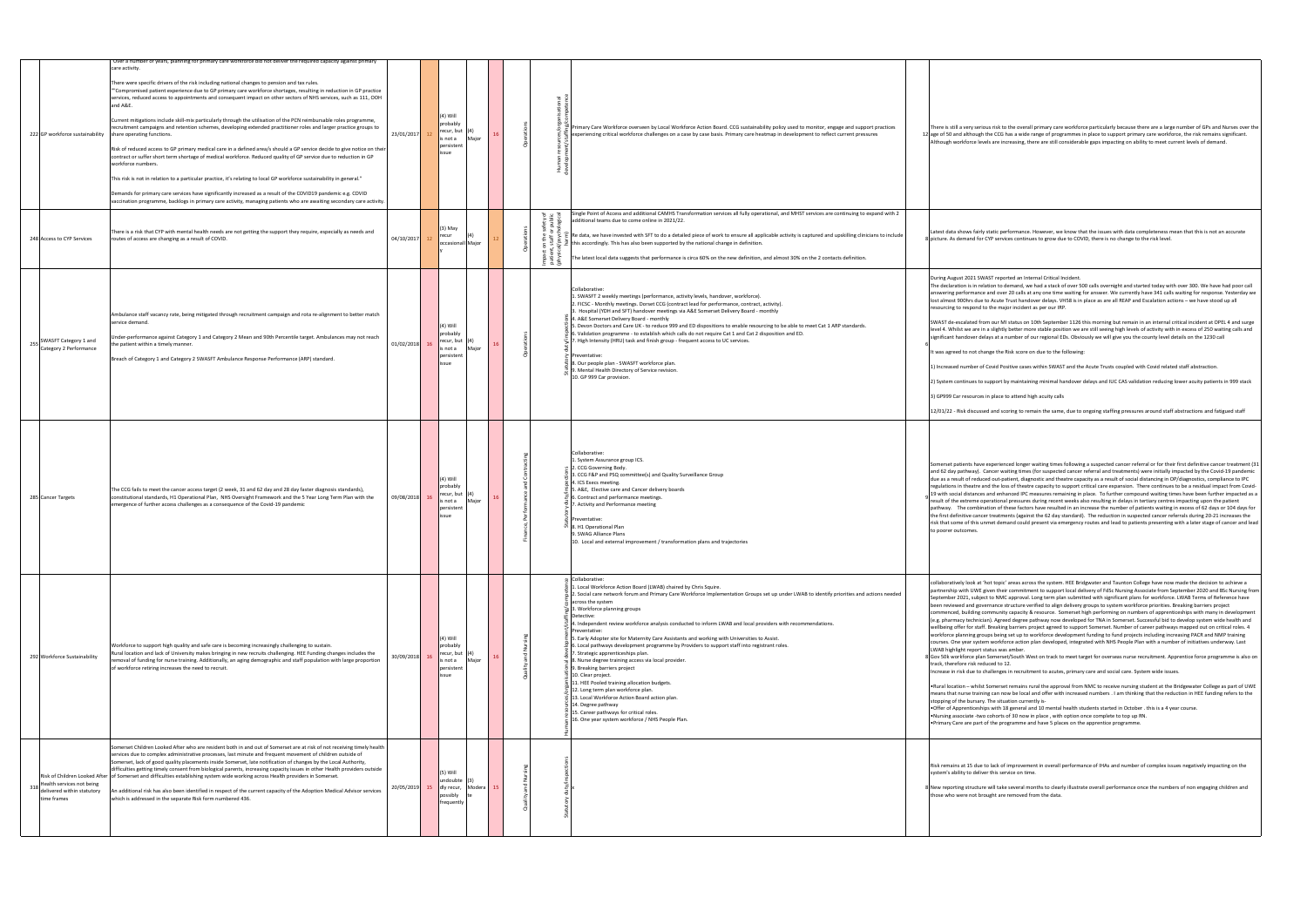he new IR35/OP21 arrangements have come into place and this is causing DDOC significant shift fill issues, we are working with them on a mutual aid SOP. As at 28 July 2021, development of mutual aid SoP along with Escalation SoP (linked to service delivery issues due to shift fill) is progressing: as updated at MCRM 28 July 2021

Following RMG in June, it was decided this risk should be a 12. Due to ongoing challenges and deteriorating position, impacted further by<br>knock-on system pressures, CCG discussed increasing risk score to 20 with provider a

.<br>1212 - isk, ongoing pressures with rota fill due to various factors including mass vaccination and clinician fatigue, as well as

rtnership with monitoring by CQC. However risk remains high due to workforce hazards. Awaiting DX code ented end Oct 2020) - report has been received and currently working on the data that has been submitted by DDOC.

crease the scoring of this risk to 15 due to, triage performance, fluctuating home visit performance

and risk remains the same. Although ongoing challenges with rota fill, impacting performance, DDOC has developed systems to support patient safety as part of its CQC improvement work

The physical health check programme was subject to a national pause in the early part of 2020/21, thus reducing the opportunity to<br>undertake physical health checks and appropriate follow up interventions. Proximity of June

under the SMI programme which will make a huge difference in delivery in 2021/22.<br>Due to the ongoing pressures relating to COVID, which reduce F2F opportunities for care, and increasing demand on primary care as a whole ve into winter), the health check programme has been significantly impacted The mind winter, the nearly check programme has seen significantly impleted.<br>data flow in place from primary care, and therefore the data set is not as full as other areas. However, there is a

o set this up in place.

The consequences relate to patient health and wellbeing, noting the significant mortality gap between those with an SMI/LD and those<br>without, as well as reputational risk and regulatory action, noting that regionally there

Following RMG in June, it was decided this risk should be a 12.

Ice core shift fill to be consistently above 80% overall shift fill before risk can be reduced.

Ith and socio-economic implications of COVID, including further national lockdowns, it is likely that demand for mental health services will increase, as well as an increase in acuity/complexity. There is already some evidence that demand is growing.<br>If capacity is unable to keep pace with growth in both demand and complexity, existing serv poort to meet their needs. This could have consequent risks of deterioration of condition and therefore increased intensity and cost of intervention (thereby increasing the demand to inpatient facilities and thus increasing the risk of out of area placements), increased suicide rates and self harm, alongside workforce burnout.

modelling work is underway at SFT and due to commence in CCG June 2021. CCG continuously monitoring demand for services in the context of COVID19. CCG aim to harness increase in community support (as a result of COVID19) going forward. Awaiting<br>the national model of future demand to inform the local response, required funding and c model. Further review of this risk will then take place to ensure consequence of the risk and controls needed reflect the needs of Somerset. Due to the pressures on local primary care services, PCNs have not been in a position to engage with the CMHT programme as originally

f whether additional funding will be made available nationally to support increase in demand for mental health services. In addition, there is a supplementary financial risk from putting in place additional and/or expanded services that were not planned<br>for (e.g. expansion of the Mindline, complex bereavement service), and will gen

ring all evidence including pandemics and research, increase is expected although ambition is zero suicides. Impact of own 2021 to 2022 so risk remains at score 12. Two thirds of people who commit suicide are not in contact with health focus is needed. Heat map of areas deprivation and intelligence mapping is a recognised opportunity for the improvements of suicides. Increase funding for suicide prevention for Somerset (MH investment standard) to be utilised to improve the<br>decrease of suicides & early intervention. Proximity set due to unknown impact of hazard progressed by PH, with funding the funding ready to be commissioned for the procurement/allocation process.

| 327 Implementation of Liberty<br>Protection Safeguards                                 | There is a risk that the CCG may not be able to fully implement<br>The Liberty Protection Safeguards (LPS) which were due to be implemented in October 2020 and now have been<br>delayed until April 2020. The LPS gives new duties and powers to CCGs and hospitals to authorise a deprivation of<br>liberty. This function was previously undertaken by Local Authorities. As a responsible body, if the CCG and the trusts<br>do not implement systems and processes they risk being responsible for breaching articles 5 and 8 of the Human<br>Rights Act for any affected individuals. There is also a risk of damages being awarded to any individual who is<br>adversely affected.                                                                                                                                                                                                                                                                                                                                                                                                                                                                                                                                                                                                                                                                                                                                                                                                                                                                                                                | 15/08/2019    |    | $(4)$ Will<br>probably<br>recur, but<br>Modera<br>is not a<br>persistent<br>issue       |    | and  |                                                                                                                 | The Regulations, the Code of Practice and the Impact Assessment have not yet been published. The Code of Practice has not yet been released<br>for consultation. All these documents will provide statutory guidance on how the scheme will be implemented and will describe the funding<br>available to do this. These documents will set out the controls that will be needed but this has not been published at this time Therefore, until<br>the documents are released, detailed planning about implementation of the controls cannot be undertaken. However, some actions are being<br>taken which provide early controls<br>1. ICS governance for implementation has been established with a joint LPS board supported by an operational group<br>2. The trusts have been reporting the number of people who are deprived of their liberty via the safeguarding adults dashboard for the past 18<br>months. this will provide data enabling the scoping of cost, services and planning for delivery. This has been a validated by a snapshot audit<br>that took place in February<br>3. CHC team to scope number of people likely to need assessments<br>4. Two CCG staff members have gained the qualification necessary to complete the assessment of people who are objecting to their care<br>arrangements. The CCG funded this training<br>5. CCG Designated Nurse undertaking awareness raising sessions for relevant teams within the CCG and in other relevant forums outside the<br>CCG<br>6 NHS England have provided a training day for executives which was attended by all three trusts and are supporting a regional working group<br>for LPS that will feed into the SW NHS EI ICS areas through the Designated Professionals Forum<br>7 Business case for funding implementation<br>8 Staff training; including GP practices<br>9 Development of system wide tools and process | A parliamentary Staten<br>Safeguards (LPS). The c<br>possible.<br>A draft code of practice<br>the target date which i<br>Because the LPS will no<br>19 March 2020 - Updat<br>be recommencing and<br>Update 26 May 2021-T<br>is no official confirmati<br>10/01/2022 confirmati<br>streams and new imple<br>finalising.                                                                                   |
|----------------------------------------------------------------------------------------|----------------------------------------------------------------------------------------------------------------------------------------------------------------------------------------------------------------------------------------------------------------------------------------------------------------------------------------------------------------------------------------------------------------------------------------------------------------------------------------------------------------------------------------------------------------------------------------------------------------------------------------------------------------------------------------------------------------------------------------------------------------------------------------------------------------------------------------------------------------------------------------------------------------------------------------------------------------------------------------------------------------------------------------------------------------------------------------------------------------------------------------------------------------------------------------------------------------------------------------------------------------------------------------------------------------------------------------------------------------------------------------------------------------------------------------------------------------------------------------------------------------------------------------------------------------------------------------------------------|---------------|----|-----------------------------------------------------------------------------------------|----|------|-----------------------------------------------------------------------------------------------------------------|-------------------------------------------------------------------------------------------------------------------------------------------------------------------------------------------------------------------------------------------------------------------------------------------------------------------------------------------------------------------------------------------------------------------------------------------------------------------------------------------------------------------------------------------------------------------------------------------------------------------------------------------------------------------------------------------------------------------------------------------------------------------------------------------------------------------------------------------------------------------------------------------------------------------------------------------------------------------------------------------------------------------------------------------------------------------------------------------------------------------------------------------------------------------------------------------------------------------------------------------------------------------------------------------------------------------------------------------------------------------------------------------------------------------------------------------------------------------------------------------------------------------------------------------------------------------------------------------------------------------------------------------------------------------------------------------------------------------------------------------------------------------------------------------------------------------------------------------------------------------------------------------------------|----------------------------------------------------------------------------------------------------------------------------------------------------------------------------------------------------------------------------------------------------------------------------------------------------------------------------------------------------------------------------------------------------------|
| Somerset Integrated Urgent<br>363 Care Service - Clinical Shift<br>l Fill              | There is pressure on operations as a result of the level of clinical uptake in shifts and the reducing pool of clinicians<br>who are regularly filling shifts. This leads to pressures on operational capacity and clinical safety of the service.<br>Inability to fill to core levels triage and face to face shifts.                                                                                                                                                                                                                                                                                                                                                                                                                                                                                                                                                                                                                                                                                                                                                                                                                                                                                                                                                                                                                                                                                                                                                                                                                                                                                   | 02/09/2019 20 |    | $(5)$ Will<br>undoubte<br>dly recur,<br>Major<br>possibly<br>frequently                 | 20 |      |                                                                                                                 | L, Twice weekly shift fill information with enhanced information on shift fill / clinician type per day / per hour starting 22 Jul 2021<br>2, Daily sitrep including GP OOH Opel score and validation position<br>3 Contract Review meeting - monthly.43. Fortnightly CQC meetings and reports<br>4. Twice weekly IUC Capacity Cell Calls (Somerset and Devon IUCSs) alongside further updates at Somerset system escalation calls<br>5. Currently in discussion with DDOC to development a combined clinical queue between Devon and Somerset IUCS to support resilience of<br>both services<br>6. Dx operating model in place from 18th January 2021 and review of rota requirements being undertaken by DDOC<br>7. Summer incentive scheme (covering both Somerset and Devon IUCSs) to support shift fill live from June 2021<br>8. 12 week Clinical Workforce Plan completed                                                                                                                                                                                                                                                                                                                                                                                                                                                                                                                                                                                                                                                                                                                                                                                                                                                                                                                                                                                                                      | CCG expect performan<br>20/5/21 - From April th<br>working with them on<br>Following RMG in June<br>CCG expect performan<br>9 20/5/21 - From April th<br>working with them on<br>delivery issues due to s<br>Following RMG in June<br>knock-on system press<br>12/01/22 - Discussed r<br>Covid extractions.                                                                                              |
| Somerset Integrated Urgent<br>364 Care Service - OOH Service<br>Problems               | Delay in out-of-hours - calls and visits There is a risk of patient harm due to delays in call back and visits. Risk relates to<br>high service demand and reduced fill of clinical rota. Inability to provide safe out of hours services.                                                                                                                                                                                                                                                                                                                                                                                                                                                                                                                                                                                                                                                                                                                                                                                                                                                                                                                                                                                                                                                                                                                                                                                                                                                                                                                                                               | 02/09/2019 15 |    | $(5)$ Will<br>undoubte<br>(3)<br>dly recur,<br>Modera  <br>possibly<br>frequently       | 15 | atio | "ਨ __ ਰ<br>safety<br>or publ<br>todoxi<br>품 등<br>$\frac{1}{5}$ is $\frac{16}{5}$ .<br>este<br>Table<br>En disco | Collaborative:<br>L. Touch point calls - weekly with CQC, Devon Doctors and Devon CCG.<br>2. Contract review meeting with Devon Doctors.<br>Preventative:<br>2. CQC improvement plan - performance and quality.<br>3. Clinical recruitment plan.<br>4. Integrated Urgent Care lead clinician with the Clinical Advisory Service.                                                                                                                                                                                                                                                                                                                                                                                                                                                                                                                                                                                                                                                                                                                                                                                                                                                                                                                                                                                                                                                                                                                                                                                                                                                                                                                                                                                                                                                                                                                                                                      | Strong controls and pa<br>performance (impleme<br>9 28/7/21 - agreed to inc<br>12/01/22 - Discussed a<br>systems to support pat                                                                                                                                                                                                                                                                          |
| Physical Health Checks for<br>405 vulnerable groups (e.g. SMI,<br>LD, ED and dementia) | There is a risk that we will not deliver physical health checks to identified vulnerable groups, including failing to meet<br>the national target for people on the GP Severe Mental Illness (SMI) register as well as patients on the GP Learning<br>Disabilities register having an evidence-based physical health care assessment on an annual basis.<br>COVID restrictions have had a significant impact on the physical health check work programme, as the majority of the<br>intervention would have taken place routinely in primary care; unfortunately as much routine activity was stood down<br>due to COVID, a quarter of a year's progress has been lost. In addition to this, if social distancing restrictions continue<br>to be in effect, it is possible not all 6 physical health checks will be able to be carried out to meet the check<br>requirements.                                                                                                                                                                                                                                                                                                                                                                                                                                                                                                                                                                                                                                                                                                                            | 10/06/2020    | 16 | $(4)$ Will<br>probably<br>recur, but<br>(4)<br>Major<br>is not a<br>persistent<br>issue |    |      | staff<br>cal<br>ਵੇਂ ਭ<br>patie<br>scho<br>್ ಕ<br>홀 호<br>동풍<br>ರ ಕ<br>ള്ട                                        | Preventative:<br>1) 4 Physical health support workers (SFT), aligned to the Open MH model.<br>2) Contractual arrangement for health checks with primary care under the PCIS.<br>3) Winter funding/outreach funding.<br>Collaborative:<br>4. Multi-directorate programme board established with 3 underpinning working groups.<br>5) Touch points meetings with NHSEI.<br>6) Regular reporting                                                                                                                                                                                                                                                                                                                                                                                                                                                                                                                                                                                                                                                                                                                                                                                                                                                                                                                                                                                                                                                                                                                                                                                                                                                                                                                                                                                                                                                                                                         | The physical health che<br>undertake physical hea<br>of physical health chec<br>under the SMI progran<br>Due to the ongoing pre<br>(particularly as we mov<br>There is no automatic<br>national programme to<br>The consequences rela<br>without, as well as rep<br>this area.                                                                                                                           |
| for mental health services                                                             | There is a risk that there could be insufficient capacity in mental health and wellbeing services to meet the increased<br>levels of demand arising as a result of COVID. This is due to the direct consequences of COVID on individual health and<br>wellbeing as well as the indirect, longer term consequences (e.g. recession, unemployment, child development). It is<br>continuously the that while numbers in raw terms will not increase, complexity/acuity may increase, therefore utilising<br>  for example to the conservation of services in raw terms will not increase, complexity/acuity may in<br>There is a risk that COVID-related mental health demand could outstrip supply in mental health services across NHS<br>and VCSE services. It is unclear how long the primary impacts on emotional wellbeing and mental health will last, nor<br>the secondary impacts (e.g. recession, unemployment, child development)                                                                                                                                                                                                                                                                                                                                                                                                                                                                                                                                                                                                                                                                | 10/06/2020    |    | $(4)$ Will<br>probably<br>recur, but<br>Modera<br>is not a<br>persistent<br>issue       |    |      | ਨ                                                                                                               | Preventative:<br>1. Alliance additional capacity (CMHS transformation workstream)<br>2. Demand and capacity model.<br>3. Prevention agenda (emotional wellbeing, resilience and wider determinants of health) included in mental health response.<br>4. Funding to meet anticipated increase in demand.<br>Collaborative:<br>5. MHLDA cell and public health meetings.<br>္ဒြ 6. CCG and NHSE/I meetings<br>$\frac{1}{2}$ 7. Non-recurrent funding has been made available nationally to support anticipated rise in demand this financial year<br>8. COMF allocation via Public Health is contributing towards managing demand/need in the context of COVID<br>9. Dedicated winter pressures funding to support systems (again non-recurrent).                                                                                                                                                                                                                                                                                                                                                                                                                                                                                                                                                                                                                                                                                                                                                                                                                                                                                                                                                                                                                                                                                                                                                       | Given the ongoing heal<br>health services will incr<br>If capacity is unable to<br>getting insufficient sup<br>intensity and cost of in<br>increased suicide rates<br>Demand and capacity r<br>services in the context<br>the national model of f<br>model. Further review<br>Due to the pressures o<br>envisioned.<br>Awaiting clarification o<br>services. In addition, th<br>for (e.g. expansion of t |
| Preventable deaths from<br>409 suicide in relation to<br>COVID19 and aftermath         | There is a risk that suicides will increase as a result of COVID 19 and its longstanding aftermath.<br>A number of initiative have been introduced to assist the decrease of suicides. May and June was an increase but<br>reduced to lower rates. Outreach for middle aged men is in place and we have stepped up services midline (24 7) and<br>expansion of MH services. The MH Trust has a lead.<br>PH are the lead statutory body for suicide across the nation.<br>People who commit suicide as percentage of population has increased was 40 then 80.<br>The SW is not high for COVID19 infection but the impact to Somerset people is the same. Midline red calls received<br>134 calls cumulative calls since march - this is significant. Mindline provides red flag data reports which, if means and<br>intent for suicide, we can see the numbers of callers. Mind Line funded from COVID response.<br>MH strategic cell is in place - standard item on weekly cell is suicide (cell originated for COVID) but is the strategic cell<br>for MH (CCG, SCC, PH, social care, MH Trust and Volunteers).<br>If people are acutely ill and commit suicide this is more of a concern for the effectiveness of MH services - 50% of<br>suicides have previous self harm; 60% people have visited GP in the last 12 months.<br>The system receives confirmed suicide numbers approx. 2 years after dead. Coroner gives the verdict from death.<br>System gets real time observation of unexpected deaths which can be used as proxy measure.<br>For every suicide, there is an impact cost of £1.7m. | 10/06/2020    |    | $(4)$ Will<br>probably<br>recur, but<br>Modera  <br>is not a<br>persistent<br>issue     |    |      | ನ                                                                                                               | Collaborative:<br>1. Suicide prevention strategic partnership board (quarterly).<br>Preventative:<br>2. Mind Line<br>3. Outreach for middle aged men, and additional funding being provided by NHSEI for 2021/22<br>4. Somerset FT and volunteer providers earlier intervention programme (long term plan, Community MH services expansion- Primary care<br>focus) with growing numbers of referrals.<br>5. Crisis home treatment services                                                                                                                                                                                                                                                                                                                                                                                                                                                                                                                                                                                                                                                                                                                                                                                                                                                                                                                                                                                                                                                                                                                                                                                                                                                                                                                                                                                                                                                            | Risk escalated consider<br>COVID19 will not be kn<br>providers so a system f<br>improvements of suicid<br>decrease of suicides &<br>progressed by PH, with                                                                                                                                                                                                                                               |

ent has been released in relation to the Mental Capacity Amendment Act (2019) in relation to the Liberty Protection original intention was for the LPS to be implemented in October 2020. The statement notes that this is now no longer

e and regulations will be made available in due course; the statement advises that this will happen well in advance of s currently unknown.

ot be implemented for a minimum of 9 months the current consequence is moderate because it does not apply as yet

e the risk score and rationale above remain the same pending publication of the code of practice. Local LPS Board will NHS England and NHS Improvement South West Group has begun to provide support and oversight of implementation Update 26 May 2021-The Risk score and rationale remain the same due to the pending Code of practice not yet shared for consultation. There<br>is no official confirmation that there will be a delay in the implementation of the

tation date will not be made until after the consultation period has ended. CCG business case still requires

ce to be consistently over 80% overall shift fill before risk can be reduced.

he new IR35/OP21 arrangements have come into place and this is causing DDOC significant shift fill issues, we are a mutual aid SOP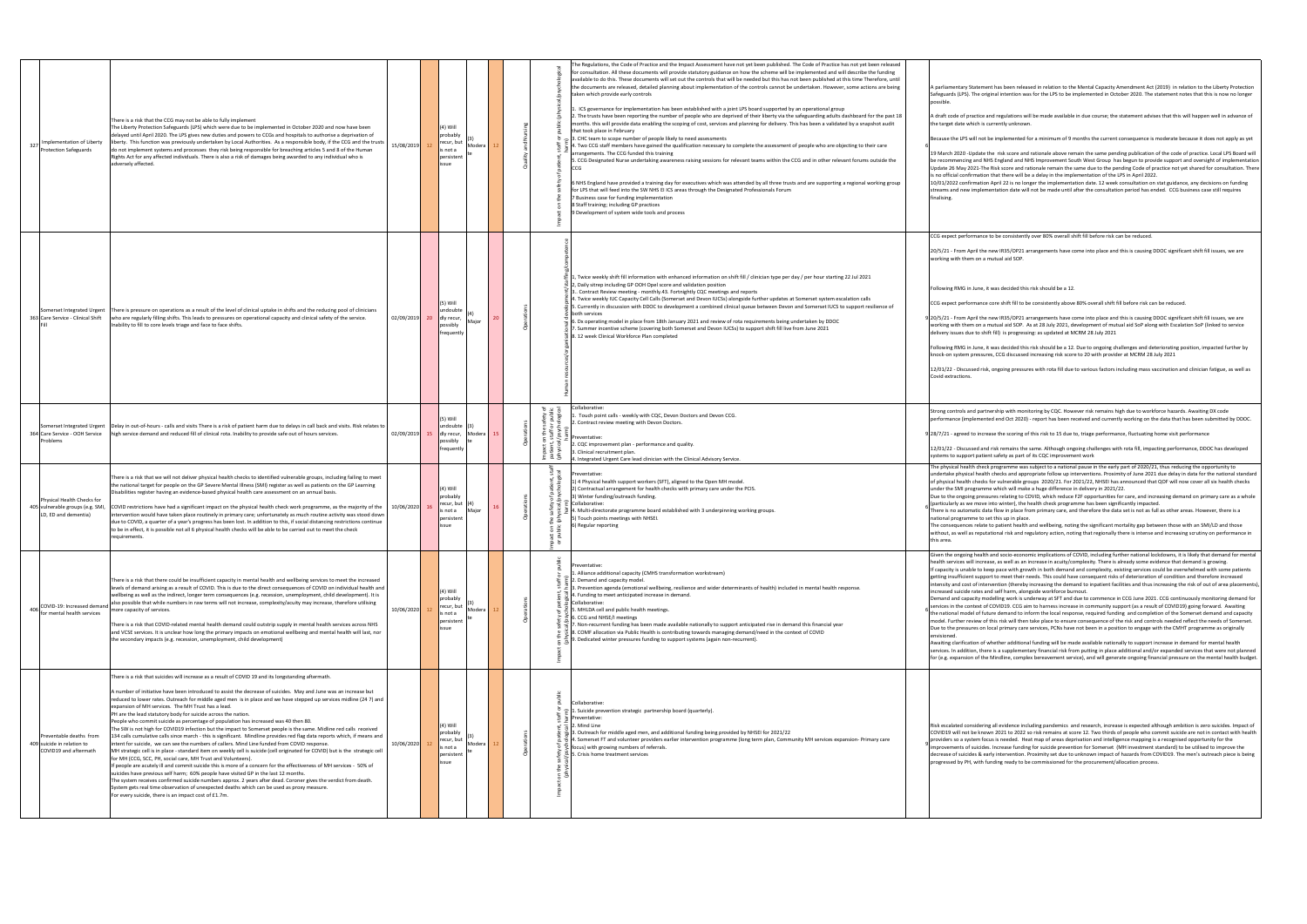It is there are patients with health needs that are not being reviewed in a timely manner because of the lack of a streamlined process for reviews of packages outside of normal pathways. Proposal under discussion to move to a more integrated approach with local authority, SFT and CCG sharing the risk and activities.

.<br>It is financial over Secure on our S117/complex cases allocation this financial year; however, because of the MHIS categorisation support achievement of the MHIS

dentified to develop the pathway and work is underway with system partners. Further sessions have been scheduled cisions expected to be made by end March 2021

ommission Weston Hospital which takes 20% of its patients from Somerset. Outbreaks are monitored and managed through outbreak notifications. Risk likelihood increased to 4 due to reduction of effectiveness of controls. This is due to a new highly contact in connections, his whenhold interested to your contact of the contaments of the policies and practice in care homes, PPE fatigue, incorrect assumptions and practice in care homes, PPE fatigue, homes (especially for homes where staff have received their COVID19 vaccination). Risk escalated due to outbreak cases increase significantly in a short period of time in care homes (and subsequent death rate), reducing capacity for IPC to meet demand to<br>support care homes and to address areas on non-compliance; additionally posibili

together with winter pressures until end March 2021. IPC team post successfully interviewed and offer accepted Dec 2020.<br>06/01/2022 Review with LEH. Risk has been increased to 20 due to the Omicron infectivity and transmis PHE recommendations. Frequent meetings/escalation call are taking place with all system partners. This risk will be

Risk escalated with regard to ability to achieve 75% at risk groups ambition target, this is largely due to the pace of distribution of available<br>vaccine stock, and there are some smaller at risk groups that have a lower u our peer groups regionally, however risk remains that this may have an impact on urgent care from the cohort of patients within the flu<br>vaccine target. Somerset CCG continues to hold bi-weekly flu meetings with key system challenges and issues, generate additional guidance for Primary Care to support General Practice to facilitate influenza vaccination clinics and<br>offer financial reimbursement for any additional influenza vaccine clinic cos

nd risk score to remain the same

Somerset patients have experienced longer waiting times for their first definitive treatment (and delays in the diagnostic phase of the pathway<br>will lead to a deterioration in longer waiting times. RTT Out Patient (non-adm impacted throughout the Covid-19 pandemic due to reduced out-patient, diagnostic and theatre capacity as a result of social distancing in<br>OP/diagnostics, compliance to IPC regulations in theatre, the loss of theatre capaci (covid and non-covid related). The combination of these factors in addition to extreme operational bed pressures (leading to an increase in<br>elective cancellations) has resulted in an increase the number of patients waiting and the cancer can be seen the patients presenting with a later stage of cancer and lead to poorer outcomes.

> iatives ongoing to reduce prescribing rates, there are significant numbers of people in Somerset dependent on h inadequate support available to them to:

| 413 | Patients with complex needs<br>(inc. S117 provision) | There is a financial and quality risk in relation to individual patients funded outside of normal pathways who are not<br>sighted by the CCG nor SFT in terms of healthcare reviews. These patients are often joint funded with the Local<br>Authority.<br>Patients with complex needs are accessing care in which the CCG does not have sufficient oversight of the quality of<br>care provision                                                                                                                                                                                                                                                                                                                                                                                                                                                                                                                                                                                                                                                                                                                                                                                                                                                                                                                                                                                                                                                                                                                                                                                                                                                                                                                                                                                                                                                                                                                                                                                                                                                                                                                                                               | 12/06/2020 | 12 | $(3)$ May<br>recur<br>(4)<br>occasionall Major                                       |    |        | Preventative:<br>'ಕ್ಕ ಜ<br>1) Patients with complex needs (inc. S117 provision) Proposal.<br>$\frac{16}{5}$ 호 몬 Collaborative:<br>2) Complex case panel.<br>홀호<br>ct on<br>public<br>ള് 5                                                                                                                                                                                                                                                                                                                                                                                                                                                                                                                                                                                                                                                                                                                                                                         | It is moderately likely th<br>streamlined process for<br>Proposal under discussi<br>It is likely that we will ov<br>changes this is likely to :                                                                                                                                                    |
|-----|------------------------------------------------------|-----------------------------------------------------------------------------------------------------------------------------------------------------------------------------------------------------------------------------------------------------------------------------------------------------------------------------------------------------------------------------------------------------------------------------------------------------------------------------------------------------------------------------------------------------------------------------------------------------------------------------------------------------------------------------------------------------------------------------------------------------------------------------------------------------------------------------------------------------------------------------------------------------------------------------------------------------------------------------------------------------------------------------------------------------------------------------------------------------------------------------------------------------------------------------------------------------------------------------------------------------------------------------------------------------------------------------------------------------------------------------------------------------------------------------------------------------------------------------------------------------------------------------------------------------------------------------------------------------------------------------------------------------------------------------------------------------------------------------------------------------------------------------------------------------------------------------------------------------------------------------------------------------------------------------------------------------------------------------------------------------------------------------------------------------------------------------------------------------------------------------------------------------------------|------------|----|--------------------------------------------------------------------------------------|----|--------|-------------------------------------------------------------------------------------------------------------------------------------------------------------------------------------------------------------------------------------------------------------------------------------------------------------------------------------------------------------------------------------------------------------------------------------------------------------------------------------------------------------------------------------------------------------------------------------------------------------------------------------------------------------------------------------------------------------------------------------------------------------------------------------------------------------------------------------------------------------------------------------------------------------------------------------------------------------------|----------------------------------------------------------------------------------------------------------------------------------------------------------------------------------------------------------------------------------------------------------------------------------------------------|
|     | 425 and Neurodevelopmental<br>pathway:               | There is a risk of increased complaints relating to the fragmented pathway for ADHD and ASC. This is caused by the<br>lack of a Somerset whole-system neurodevelopmental pathway with significant gaps and variable commissioning<br>Ofsted/CQC SEND Inspection arrangements for ASC and ADHD; pre-diagnosis, assessment and post-diagnosis. Currently, CAMHS receiving increased<br>requests for assessment and intervention for cases that do not meet MH criteria nor have a significant mental health<br>presentation requiring CAMHS specialist response.                                                                                                                                                                                                                                                                                                                                                                                                                                                                                                                                                                                                                                                                                                                                                                                                                                                                                                                                                                                                                                                                                                                                                                                                                                                                                                                                                                                                                                                                                                                                                                                                  | 12/06/2020 |    | $(4)$ Will<br>probably<br>recur, but<br>Modera<br>is not a<br>persistent<br>issue    | 12 |        | Looking to commission a new whole system neurodevelopmental pathway. CCG lead identified. A series of multi-agency meetings have been<br>$\frac{3}{5}$ a taking place in regard to this work programme.                                                                                                                                                                                                                                                                                                                                                                                                                                                                                                                                                                                                                                                                                                                                                           | A team lead has been id<br>with partners, with deci                                                                                                                                                                                                                                                |
|     | 428 COVID - nosocomial<br>transmission               | Inability to maintain quality of service for ADHD and ASC.<br>To exercise the highest level of infection prevention and control possible in health and care settings to the highest<br>standard possible in order to minimise the impact of the COVID pandemic. This will reduce harm and mortality to the<br>lowest level possible.<br>Spread of COVID as a result of heath and care service delivery - meaning spread of COVID infection for people working,<br>visiting or staying overnight in a health or care setting<br>Full testing in Acute services and partial in other services.<br>There is a difference between how a cluster and an outbreak is defined.<br>Inadequate infection prevention and control measures for community and acute settings.                                                                                                                                                                                                                                                                                                                                                                                                                                                                                                                                                                                                                                                                                                                                                                                                                                                                                                                                                                                                                                                                                                                                                                                                                                                                                                                                                                                               | 15/06/2020 | 16 | $(5)$ Will<br>undoubte<br>dly recur,<br>Major<br>possibly<br>frequently              |    | ≥      | L. Quarterly IPC Committee<br>2. Fortnightly huddles with DIPC<br>3. Fortnightly operational IPC leads meetings across system<br>4. Weekly COVID19 Health Protection Board across system.<br>5. Members of IPC SW Steering group.<br>6. Attendance to outbreak meetings and IMTs<br>7. Vaccination programme across the community and health care<br>sector.<br>="ㅎ<br>Preventative<br>6. PHE guidance on the use of PPE for staff and where appropriate for patients and visitors in health and care settings.<br>7. Protocol for Restriction of non-essential visitors to health and care settings.<br>8. Protocol for the Practice of social distancing principles, especially where PPE is not being used in health and care settings.<br>$\frac{a}{c}$ 9. IPC strategy<br>10. Outbreak management plans (from providers)<br>11. Infection Prevention Control (IPC) action plan<br>12. IPC Workforce capacity increase.<br>13. COVID19 vaccination programme. | Somerset, the CCG co-co<br>through PH and IPC tear<br>due to a new highly con<br>on transmission in care<br>cases increase significan<br>support care homes and<br>vaccine. Proximity of 14<br>together with winter pre<br>06/01/2022 Review with<br>being followed as per Pl<br>review bi-weekly. |
|     | Influenza Vaccination Season<br>$443 \big  2021/22$  | Iu vaccinations are provided to staff, trusts and GP practices or third party care providers. Somerset has 65 GP<br>Practices<br>NHS E/I target for 20/21 is 75% of at risk age group who are people over the age of 65 (previous year's target was<br>55%). Later in 2020 this will include people over the age of 50. In total this is a total of 120k Somerset increase on top<br>of the normal at risk list.<br>This is a GP quota as we as a CCG would have to find additional capacity. Vaccines should take place in October 2020<br>and November 2020 as the vaccine needs 28 days to generate antibodies.<br>Additional social distancing within the practice of delivering the flu vaccination may provide venue challenges to<br>deliver the clinics.<br>Workforce:<br>Capacity to deliver the increase in demand may provide a challenge to the delivery of the flu vaccination. The CCG<br>are holding interview in Aug for staff outside of GP workforce.<br>Third party provider procurement would be required if GPs do not have the capacity to deliver the flu vaccination.<br>Running the procurement may cause a resource issue.<br>Due to social distancing restrictions providing this volume of vaccinations for practices will be extremely challenging<br>and will need support from the system.<br>Data for flu vaccinations is provided by the IT system Inform. James Warren has access to this data.<br>There is a reputational risk to the CCG as well as a risk to not achieving the NHSE/I target - additional risk to acute<br>hospital flow and urgent care services.<br>The CCG have sent a survey to GPs to see what their plans are to deliver the flu vaccination programme and what this<br>provision will look like e.g. additional clinics in village halls, drive through, or different model to cope with demand.<br>Some practices have enquired about finances to deliver this target.<br>PPE - 20/8/20 updated PPE guidance confirmed sessional use of PPE and aprons no longer required.<br>GDs order their own flu vaccines and orders went in Eeb 2020 prior to nandemic and prior to NHSE/Lincrease in target | 26/08/2020 |    | $(3)$ May<br>recur<br>occasionall Major                                              |    |        | Collaborative:<br>1. Somerset system flu group (meet every 2 weeks)<br>Preventative<br>2. NHS E Guidance document for flu programme.<br>3. Communication plan (reducing reputational hazard and increasing uptake).<br>4. CCG implementation plan (plan to outline GP plans and or CCG additional capacity including workforce).<br>5. National Guidance for Social distancing.                                                                                                                                                                                                                                                                                                                                                                                                                                                                                                                                                                                   | Risk escalated with rega<br>vaccine stock, and there<br>our peer groups regiona<br>vaccine target. Somerse<br>4 challenges and issues, g<br>offer financial reimburs<br>requirements and the in<br>12/01/22 - Discussed an                                                                         |
|     | 449 Referral to Treatment                            | Patients' experience delays in treatment as the CCG is failing to meet the Referral to Treatment (RTT) targets (whereby<br>patient should expect to receive their first definitive treatment within 18 weeks) and that there should be zero<br>incidence of 52 and (and latterly) 104 weeks. These access standards are outlined within the NHS Constitution, Single<br>Oversight Framework, 21/22 operational and 5 Year Long Term Plan guidance. RTT access issues due to the Covid-19<br>pandemic have further compounded the legacy backlog.<br><b>Statement of Risk</b><br>onger waiting times may lead to poorer patient outcomes, and patients presenting via an emergency route (through<br>A&E)                                                                                                                                                                                                                                                                                                                                                                                                                                                                                                                                                                                                                                                                                                                                                                                                                                                                                                                                                                                                                                                                                                                                                                                                                                                                                                                                                                                                                                                        | 29/09/2017 | 16 | $(4)$ Will<br>probably<br>recur, but (4)<br>Major<br>is not a<br>persistent<br>issue |    |        | Collaborative:<br>1. System Assurance group ICS.<br>2. CCG Governing Body.<br>3. CCG F&P and PSQ committee(s) and Quality Surveillance Group<br>4. ICS Execs meeting.<br>5. A&E and Elective care delivery boards<br>6. Contract and performance meetings<br>7. Activity and Performance meeting<br>8. Adherence to prioritisation according to the Royal College of Surgeons Prioritisation Guidance to ensure patients are treated in order of<br>urgency to avoid harm<br>9. Weekly review of the Patient Treatment List (PTL) to review urgency<br>and escalation of any patients identified as at risk of clinical harm<br>10. Adherence to new RTT MDS dashboard<br>Preventative:<br>11. Phase 3 Covid Re-Start Plans 20/21<br>12. Operational planning 21/22<br>13. Improvement / transformation plans and trajectories                                                                                                                                    | Somerset patients have<br>will lead to a deteriorati<br>impacted throughout th<br>OP/diagnostics, complia<br>(covid and non-covid rel<br>elective cancellations) h<br>in routine and suspecte<br>and lead to patients pre                                                                          |
| 476 | Prescribed opioid<br>dependency                      | There are significant numbers of people who have become dependent on prescribed opioid painkillers. Increasing<br>doses no longer achieve adequate pain control and additionally present their own problems caused by the depressive<br>nature of opioids causing lethargy, inability and loss of motor function, loss of interest in social interaction with friends<br>and family and ability to work and damaging drug seeking behaviours. Treatment for drug dependence is complex and<br>difficult. Whilst there are services to support people dependent on illicit drugs there is a lack of expertise and capacity<br>to treat those dependent on prescribed drugs. Somerset has a higher than average rate of Opioid prescribing rate<br><shaun data="" insert="">. Further more over recent years there have been high profile incidents where patients have died<br/>in relation to events surrounding their dependence (see the Somerset CCG Toft report recommendations and SEA<br/>Datix reference <jonathan insert="" reference=""> Dependence on prescription medicines is linked to deprivation. Poor<br/>quality of life and increased demands on health and care services created by people dependent on prescribed opioids.</jonathan></shaun>                                                                                                                                                                                                                                                                                                                                                                                                                                                                                                                                                                                                                                                                                                                                                                                                                                                                                               | 07/04/2021 | 15 | $(5)$ Will<br>undoubte (3)<br>Modera 15<br>dly recur,<br>possibly<br>frequently      |    | egy Fl | Prescribing Incentive Scheme to reduce prescribing of opioid pain killers.<br>Recognised clinical risk with considerable clinical evidence and publication which does assist with shaping clinical prescribing practice, including<br>Public Health England Review published September 2019 "Dependence and withdrawal associated with some prescribed medicines: An<br>evidence review"                                                                                                                                                                                                                                                                                                                                                                                                                                                                                                                                                                          | Although there are initia<br>prescribed opioids with<br>find better ways to ma<br>improve the conseque<br>reduce the continuing                                                                                                                                                                    |

- find better ways to manage their pain - improve the consequent adverse effects on their quality of life, health and wellbeing of cost and demand on health and social care services